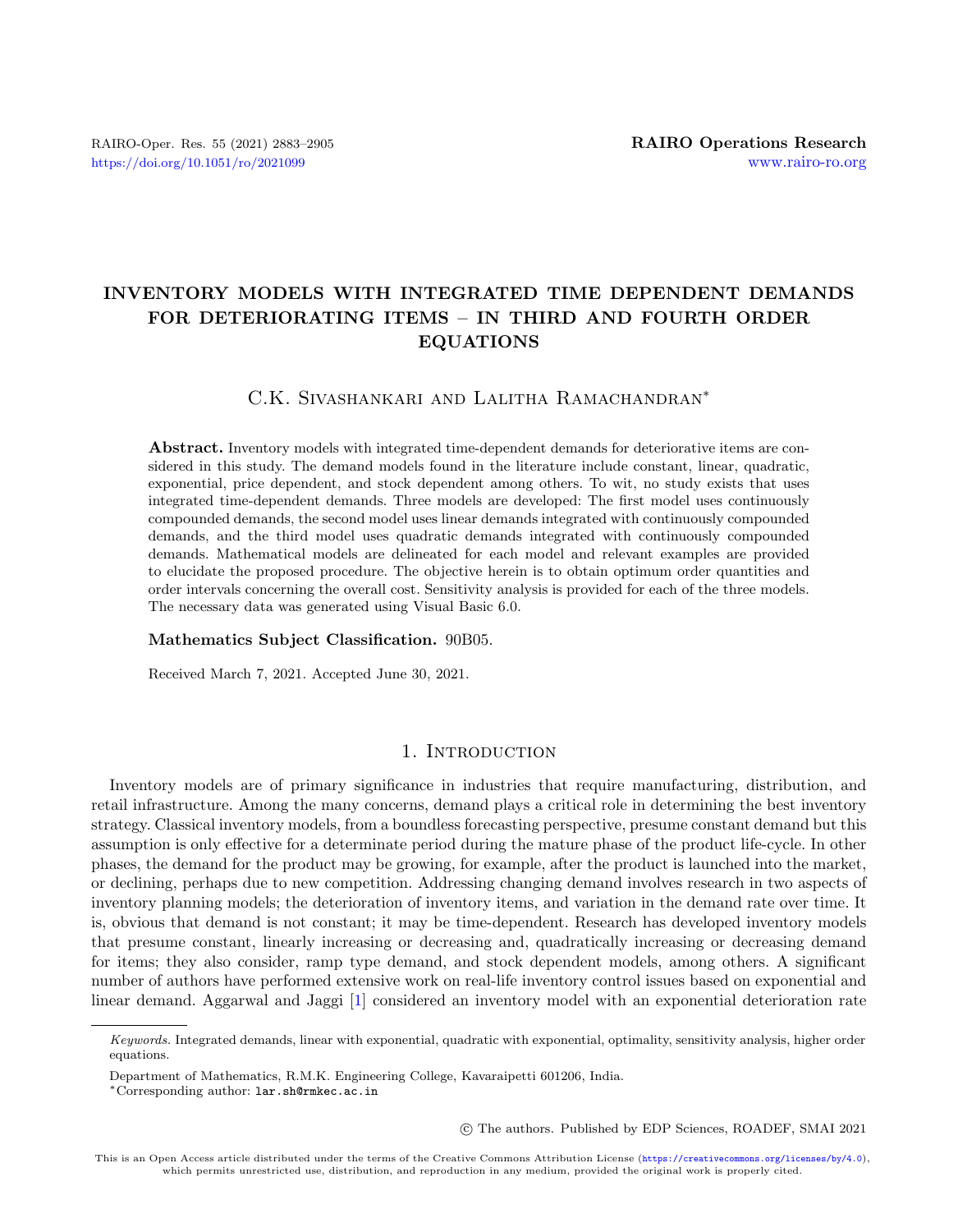under permissible payment delay conditions. Shukla et al. [\[18\]](#page-22-0) developed an inventory model for deteriorating products with exponential time-dependent demand rates, shortages allowed, and partial backlogging. Taylor's used series expansion to find a closed-form optimal solution. Khanna *et al.* [\[7\]](#page-22-1) developed an inventory model for deteriorating items with time-dependent demand where payment delays are acceptable. While the deterioration rate is presumed to be constant, the time-varying demand rate is considered to be a quadratic function of time. Goswami and Chaudhuri [\[6\]](#page-22-2) developed an economic order quantity (EOQ) inventory model for an item subject to deterministic time-dependent demand with a linear (positive) trend. Presuming a uniform rate of inventory replenishment, they solved the model, allowing for no shortages and inventory shortages. Trailogyanath Singh et al. [\[21\]](#page-22-3) developed an inventory model to determine the EOQ for a deteriorating item with a linear time function for the demand rate, a time–proportional deterioration rate, and shortages not allowed. They implement the concept of integrated demands in a higher-order equation for forms of demands such as linear or quadratic continuously compounded demand.

Realizing that linear, quadratic, exponential, ramp type, stock-dependent, and price-dependent demand, along with other patterns, do not precisely depict demand for certain products, this paper adopts the concept of integrating time-dependent demand in a higher-order equation such as linear with continuously compounded demand  $(a + bt)e^{Rt}$  and quadratic with continuous compounded demand  $(a + bt + ct^2)e^{Rt}$ . As far as previous research is concerned, no author has researched integrated time-dependent demands. In view of this feature, three models are developed here: the first uses continuously compounded demand, the second uses linear demand integrated with continuously compounded demand, and the third uses quadratic demands integrated with continuously compounded demand. For the three models, the mathematical derivation is generated, numerical examples demonstrated, and data provided using Visual Basic 6.0. This paper aims to present inventory models with integrated time-dependent demands for deteriorating items in a higher-order equation; its objective is thus to develop mathematical models to determine the optimal quantity and optimal timing of inventory replenishment to meet future demand based on integrated time-dependent demands.

The paper is further organized as follows: The relevant literature is reviewed in Section [2,](#page-1-0) and assumptions and notations for the development of the model are provided in Section [3.](#page-2-0) The inventory model is formulated and the optimal solution process is developed in Section [4.](#page-3-0) A comparison of continuously compounded demand, linear demand integrated with continuously compounded demand, and quadratic demand integrated with continuously compounded demand is provided in Section [5](#page-17-0) and finally, the summary and the scope for future research are given in Section [6.](#page-18-0)

#### 2. Literature review

<span id="page-1-0"></span>Baker and Urban [\[3\]](#page-21-1) developed deterministic and continuous inventory models in which the demand rate depends upon the inventory, and the demand rate for the item has a polynomial functional form. Mandal and Phaujdar [\[9\]](#page-22-4) determined a uniform rate of production and stock-dependent demand for deteriorating items, where shortages are permitted, and excess demand creates a backlog. Pal *et al.* [\[11\]](#page-22-5) determined a stock-dependent inventory model with a constant deterioration rate, determining the average net profit  $\pi$  over one production run, and optimizing the decision variables  $Q$  (initial stock) and  $T$  (duration of a production cycle). In 1995, Chung et al. [\[4\]](#page-22-6) proposed inventory models for deteriorating items with stock-dependent sales rates and derived profit functions without backlogging and with complete backlogging. They explore the efficient use of the Newton–Raphson method when finding optimum solutions for-profit functions per unit time modeled in both contexts. Srivastava and Gupta [\[23\]](#page-22-7) developed an infinite time-horizon inventory model for deteriorating items, assuming that the demand rate is constant for some time and then a linear function of time. They obtain the theoretical expressions for the optimal inventory level and total average cost, as a function of the sales price and time-dependent holding cost. Ajanta Roy [\[13\]](#page-22-8) developed an inventory model with a time-proportional rate of deterioration and demand. Vinod Kumar et al. [\[10\]](#page-22-9) developed an inventory model with time-dependent demand, and a time-varying holding cost, and time-proportional deterioration. The model allowed for inventory shortages with partial backlogging. An EOQ inventory model was developed by Shukla *et al.* [\[19\]](#page-22-10) with quadratic demand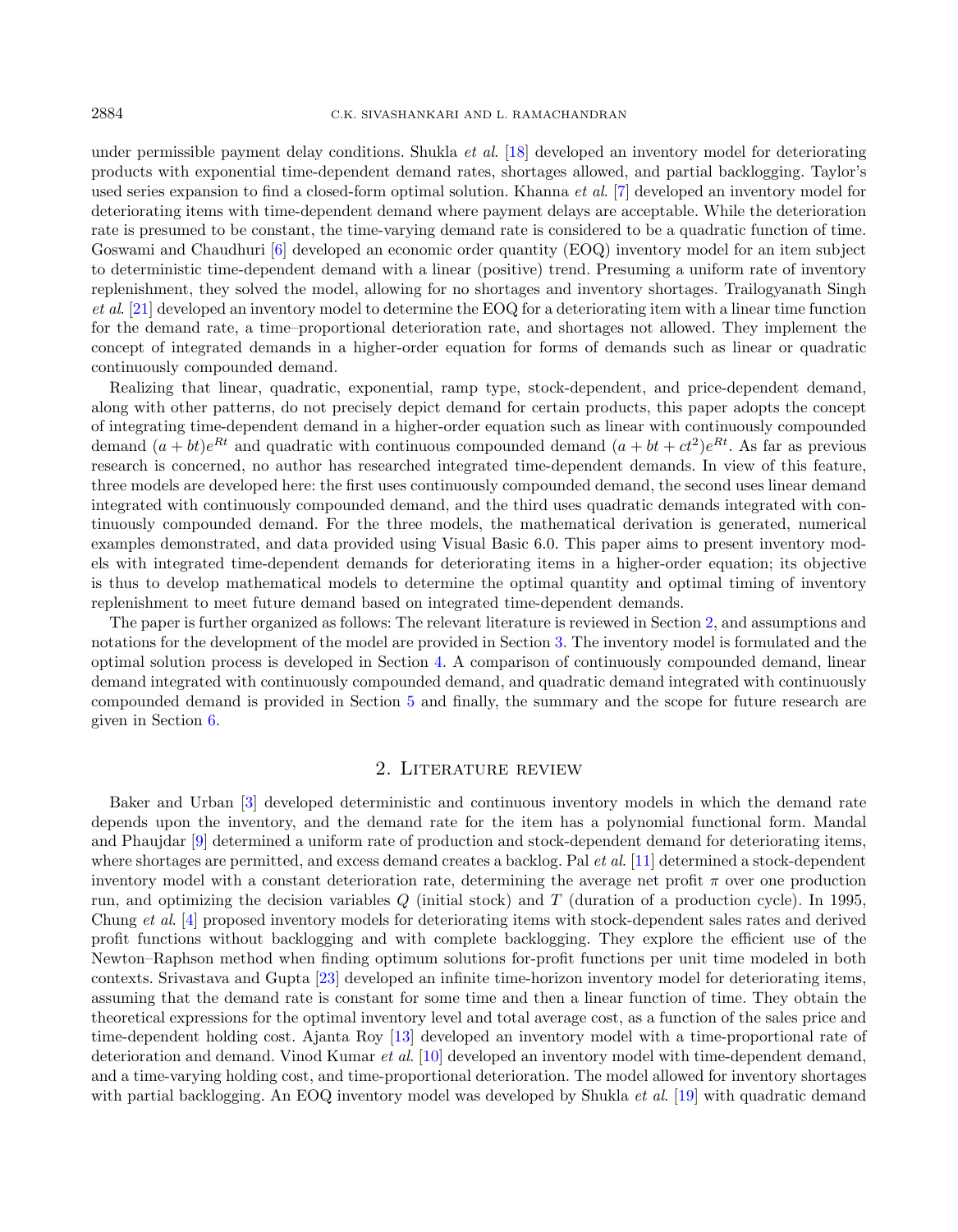that permitted both payment delay and shortages. Tripathi and Manjit Kaur [\[24\]](#page-22-11) considered an inventory model with deteriorating items to be a phenomenon that cannot be overlooked, as failing to consider such context may provide an absurd result. In the high-tech business industry, deterioration is not necessarily constant, but rather time-dependent. Trailokyanath Singh et al. [\[20\]](#page-22-12) introduced a model of the EOQ for deteriorating items with a deterioration rate proportional to time, a time-demand ramp-type demand rate, and shortages. The model allowed completely backlogged shortages and the ramp-type demand rate is deterministic, changing over time to a certain point and then constant. Saha and Sen [\[14\]](#page-22-13) proposed an inventory model with a sale price and time-dependent demand, a constant holding cost, and time-dependent deterioration. Shaikh et al. [\[16\]](#page-22-14) considered purchase cost irrespective of the order size and carrying cost over the entire cycle period, treating deterioration as another imperative issue in inventory analysis, because of its huge impact on the profit or cost of the inventory system. Considering these factors, they developed two different inventory models: (a) an inventory model for a zero ending case and (b) an inventory model for a shortage case. Tripathi et al. [\[25\]](#page-22-15) established an inventory model of exponential time-dependent demand and time-dependent deterioration. The model accounts for shortages and considers a proportionate demand rate and unit production cost. Khedlekar et al. [\[8\]](#page-22-16) attempted to develop a method of optimization an economic production quantity model for deteriorating items with production disruption. They determined the optimum production time before and after the system disruption. They have also developed a model that optimizes product shortages, which is useful for determining the time to start and finish production when the system gets disrupted. Shaikh *et al.* [\[17\]](#page-22-17) developed an inventory model based on the sale price of deteriorating items with variable-demand allowing for shortages and the advertising of items under financial trade credit policy. Sivasankari [\[22\]](#page-22-18) proposed an inventory model for deteriorating items with under-inflation time-dependent exponential demand and developed an optimal solution from higherorder equations. Pervin et al. [\[12\]](#page-22-19) formulated an inventory model for deteriorating items. To minimize the rate of deterioration, they apply preservation technologies and quantify the level of expenditure on preservation technology. In their model, the demand function depends on the stock level and price, and the production rate is linearly time-dependent, based on consumer demand with shortages permitted. Sarkret et al. [\[15\]](#page-22-20) investigated an integrated vendor-buyer model with shortages under a stochastic lead time, which is assumed to be variable but depends on the buyer's order size and the vendor's production rate; the proposed model determines the net present value of the expected total cost. Ahmad and Benkherout [\[2\]](#page-21-2) proposed a procedure for determining the optimal replenishment policy for a basic inventory model of stock-dependent demand items, non-instantaneous deteriorating items, and partial backlogging. Dong et al. [\[5\]](#page-22-21) proposed a problem that focuses on determining the optimal price of the existing product and the inventory level for the new product. Inspired by practice, the problem considers various strategies for the existing product and the cross-elasticity of demand for existing and new products.

#### 3. Assumptions and notations

#### <span id="page-2-0"></span>3.1. Assumptions

(1) The initial inventory level is zero. (2) The demand rate is continuous compound demand  $Y = Ye^{Rt}$  in model 1, the demand rate is integrated linear demand with continuous compound demand that is,  $Y = (a+bt) e^{Rt}$ in model 2 and the demand rate is integrated quadratic demand with continuous compound demand that is,  $Y = (a + bt + ct^2) e^{Rt}$  in model 3, where  $R > 0$  rate of demand and it is a continuous function of time, "a" be the initial demand and "b" and "c" are demand based on time. (3) The deteriorating rate is constant. (4) The planning horizon is finite. (5) Lead time is zero. (6) There is no repair or replacement of the deteriorated items. (7) Shortages are not considered in this model.

### 3.2. Notations

(1)  $Y = Ye^{Rt}$  – demand is continuous compound demand rate in units per unit time,  $Y = (a + bt) e^{Rt}$  – linear demand integrated with continuous compound demand in units in unit time and  $Y = (a + bt + ct^2) e^{Rt}$  – quadratic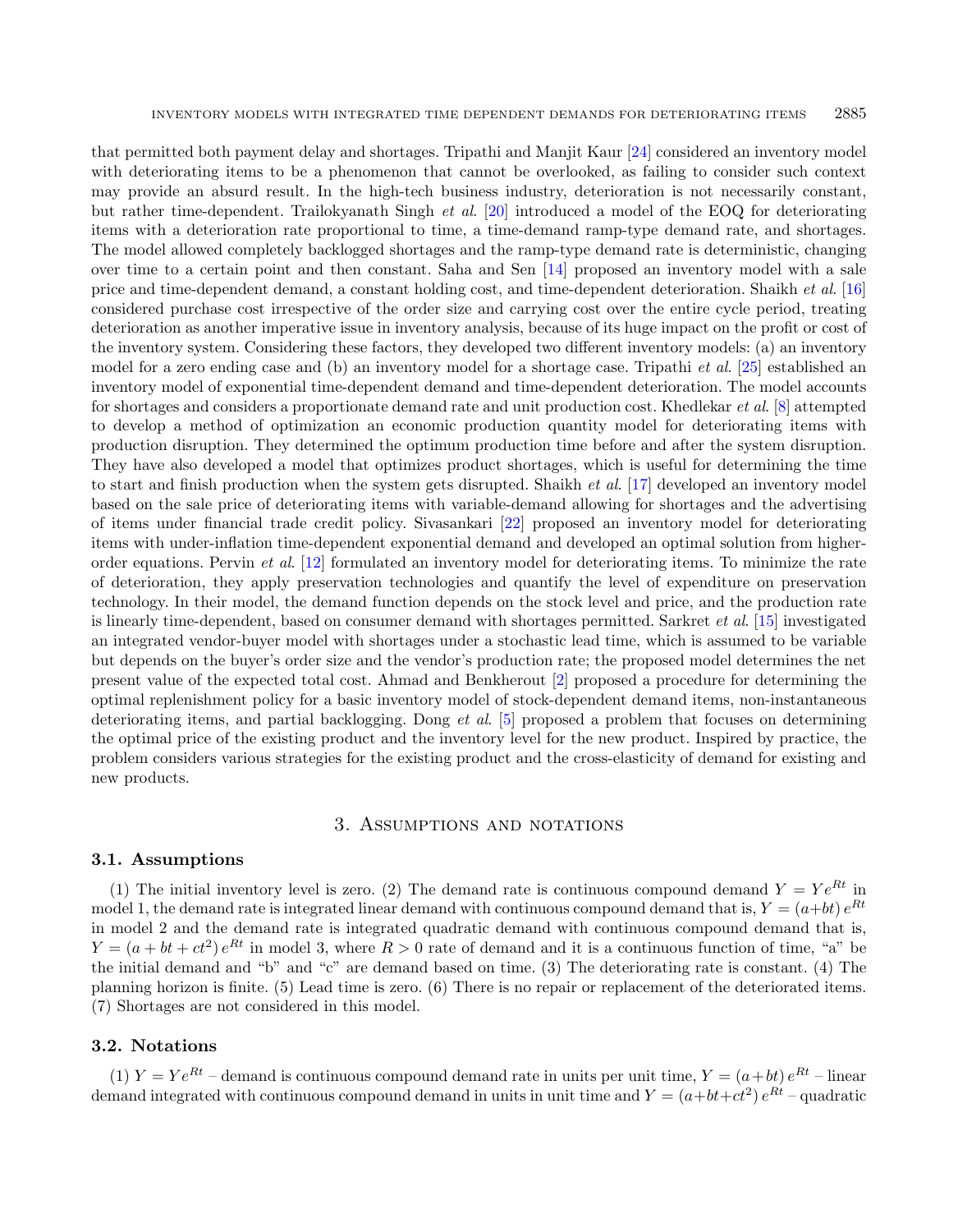<span id="page-3-1"></span>

Figure 1. Economic lot size model for deteriorating items with continuous compound demand.

demand integrated with continuous compound demand in units in unit time,  $(2)$   $Q^*$  – optimal inventory size, (3)  $\mu$  – the rate of deteriorative. (4)  $D_C$  – deterioration cost per unit, (5)  $S_C$  – ordering cost/order, (6)  $r$  – the rate of interest, (6)  $H_C$  – holding cost per unit/time, (7)  $T_1$  – the time during which the inventory is building up, (8)  $T$  – cycle time, (9) TC – total cost, (10)  $R$  – rate of increase in demand.

## <span id="page-3-2"></span>4. Mathematical models

#### <span id="page-3-0"></span>4.1. EOQ inventory model for deteriorative items with continuous compound demand

This model is developed for deteriorating inventory model in which demand is continuous compound demand with a function of time that is  $Y = Ye^{Rt}$ , where  $R > 0$  at time t and "R" stands for the increase in demand. Let  $Q$  be the units of item arrive at the inventory system at the beginning of each cycle. The inventory level decreases due to demand and deteriorating till it becomes zero in the interval  $(0, T)$ . The total process is repeated. The inventory level at different instants of time is shown in Figure [1.](#page-3-1) The differential equation describing the instantaneous states of  $I(t)$  in the interval  $[0, T]$  is given below:

$$
\frac{\mathrm{d}}{\mathrm{d}t}I(t) + \mu I(t) = -Ye^{Rt}; \quad 0 \le t \le T. \tag{4.1}
$$

The basic boundary conditions in the differential equation,

<span id="page-3-3"></span>
$$
I(0) = Q \text{ and } I(T) = 0. \tag{4.2}
$$

From the equation [\(4.1\)](#page-3-2),

$$
I(t) = \frac{Y}{R + \mu} \left( e^{(R + \mu)t - \mu t} - e^{Rt} \right).
$$
\n(4.3)

**Total cost**  $TC(T)$ **:** total cost comprised of the sum of the setup cost, holding cost, and deteriorating cost. They are grouped after evaluating the above cost individually.

$$
(1) \qquad \qquad \text{Setup cost} = \frac{S_C}{T}.\tag{4.4}
$$

(2) Holding cost = 
$$
\frac{H_C}{T} \int_0^T \frac{Y}{R+\mu} \left( e^{(R+\mu)T-\mu t} - e^{Rt} \right) dt
$$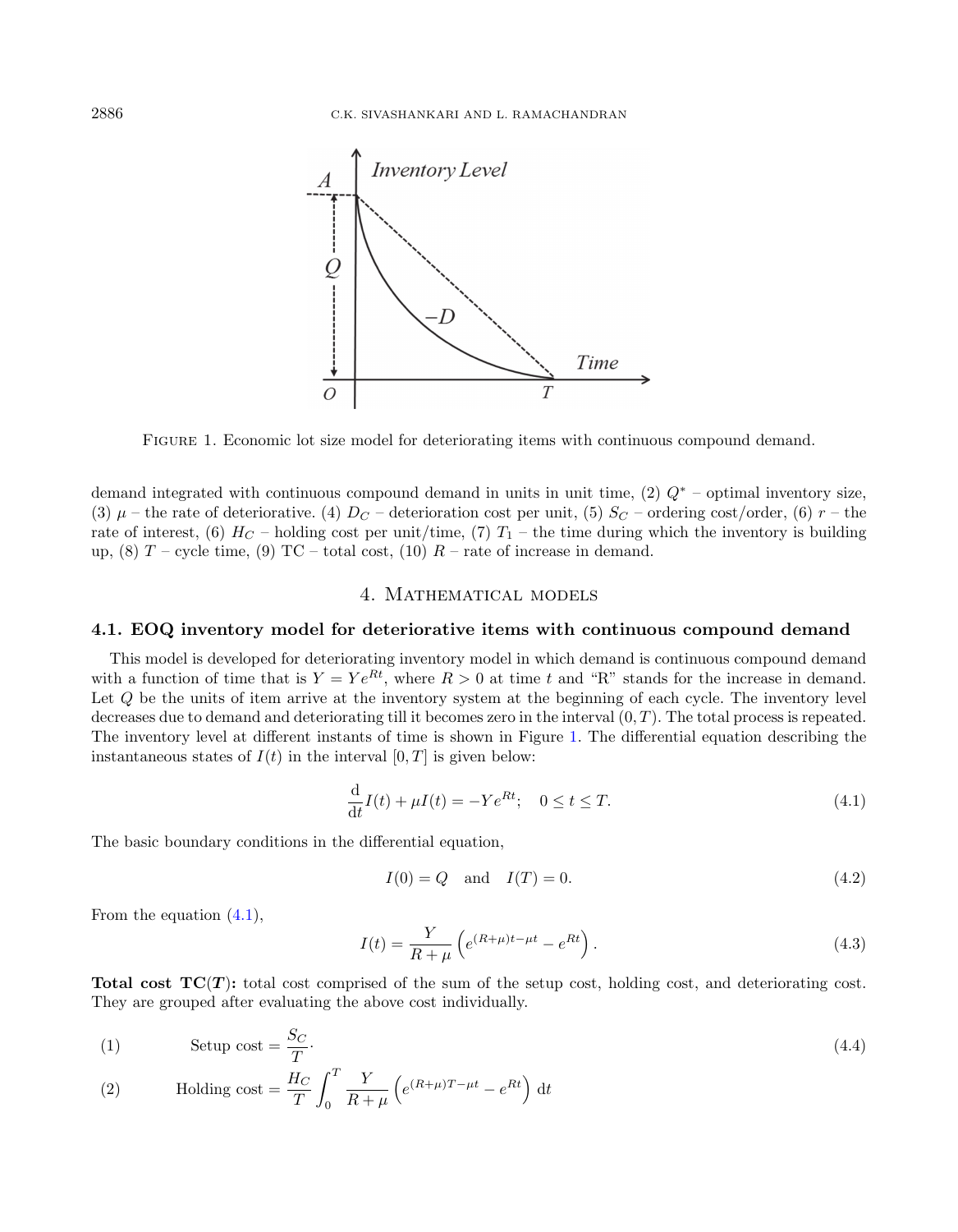<span id="page-4-0"></span>
$$
= \frac{-YH_C}{R\mu(R+\mu)T} \left( \text{Re}^{RT} + \mu e^{RT} - \text{Re}^{(R+\mu)T} - \mu \right)
$$
  
= 
$$
\frac{-YH_C}{R\mu(R+\mu)T} \left( R \left( e^{RT} - e^{(R+\mu)T} \right) + \mu \left( e^{RT} - 1 \right) \right)
$$
  
= 
$$
\frac{YH_C}{R\mu(R+\mu)T} \left( R \left( e^{(R+\mu)T} - e^{RT} \right) + \mu \left( 1 - e^{RT} \right) \right).
$$
 (4.5)

(3) Determining cost = 
$$
\frac{Y\mu D_C}{R\mu (R+\mu)T} \left( R \left( e^{(R+\mu)T} - e^{RT} \right) + \mu \left( 1 - e^{RT} \right) \right)
$$
 (4.6)

Total cost, TC(T) = 
$$
\frac{H_C}{T} + \frac{Y(H_C + \mu D_C)}{R\mu(R + \mu)T} \left[ R \left( e^{(R+\mu)T} - e^{RT} \right) + \mu \left( 1 - e^{RT} \right) \right].
$$
 (4.7)

### Optimality conditions:

<span id="page-4-1"></span>
$$
\frac{\mathrm{d}}{\mathrm{d}T}\mathrm{TC}(T) = 0 \quad \text{and} \quad \frac{\mathrm{d}^2}{\mathrm{d}T^2}\mathrm{TC}(T) > 0.
$$

Differentiate the equation  $(4.7)$  with respect to T

$$
\frac{d}{dT}TC(T) = -S_C + \frac{Y(H_C + \mu D_C)}{R\mu(R + \mu)} \left[ T \left\{ R(R + \mu)e^{(R + \mu)T} - \text{Re}^{RT} \right\} - R \left( e^{(R + \mu)T} - e^{RT} \right) \right] = 0
$$
\n
$$
R(R + \mu)Te^{(R + \mu)T} - RTe^{RT} - R \left( e^{(R + \mu)T} - e^{RT} \right) - R\mu Te^{RT} - \mu \left( 1 - e^{RT} \right) = \frac{S_C R\mu(R + \mu)}{Y(H_C + \mu D_C)}.
$$

This is an optimum solution of  $T$  in a higher-order equation. This equation can be evaluated by using Matlab. But the reader's convenient; the equation is reduced to the fourth-order equation then third order equation in  $T$ .

On simplification

$$
\left[\frac{\mu T^2}{\frac{2}{3}R^3T^4}\frac{RT^2}{2} + \frac{2R^2T^3}{3} + R\mu T^3 + \frac{\mu^2 T^3}{3} \right] = \frac{S_C(R+\mu)}{Y(H_C+\mu D_C)}.
$$

On simplifications,

$$
\frac{1}{2}(R+\mu)T^2 + \left(\frac{2R^2}{3} + R\mu + \frac{\mu^2}{3}\right)T^3 + \left(\frac{3R^3}{8} + \frac{3R^2\mu}{4} + \frac{R\mu^2}{2} + \frac{\mu^3}{8}\right)T^4 = \frac{S_C(R+\mu)}{Y(H_C+\mu D_C)}
$$
\n
$$
\left[\frac{3}{8}(3R^3 + 6R^2\mu + 4R\mu^2 + \mu^3)T^4 + \frac{2}{8}(2R^2 + 3R\mu + \mu^2)T^3 + 12(R+\mu)T^2\right] = \frac{24(R+\mu)S_C}{Y(H_C+\mu D_C)}\tag{4.8}
$$

which is optimal solution for cycle time  $T$  in forth order equation and it is reduced to 3th order equation.

$$
2\left(2R^2 + 3R\mu + \mu^2\right)T^3 + 3(R+\mu)T^2 = \frac{6(R+\mu)S_C}{Y\left(H_C + \mu D_C\right)}.\tag{4.9}
$$

Note: when higher power values are assigned zero, then the equation  $(4.4)$  reduces to basic inventory model  $T=\sqrt{\frac{2 S_C}{Y(H_C+\mu D_C)}}$ . (Appendix [A\)](#page-18-1)

Numerical example: let us consider the cost parameters

$$
Y = 5000 \text{ units}, \ H_C = 7, \ D_C = 50, \ S_C = 150, \ \mu = 0.01, \ R = 0.1.
$$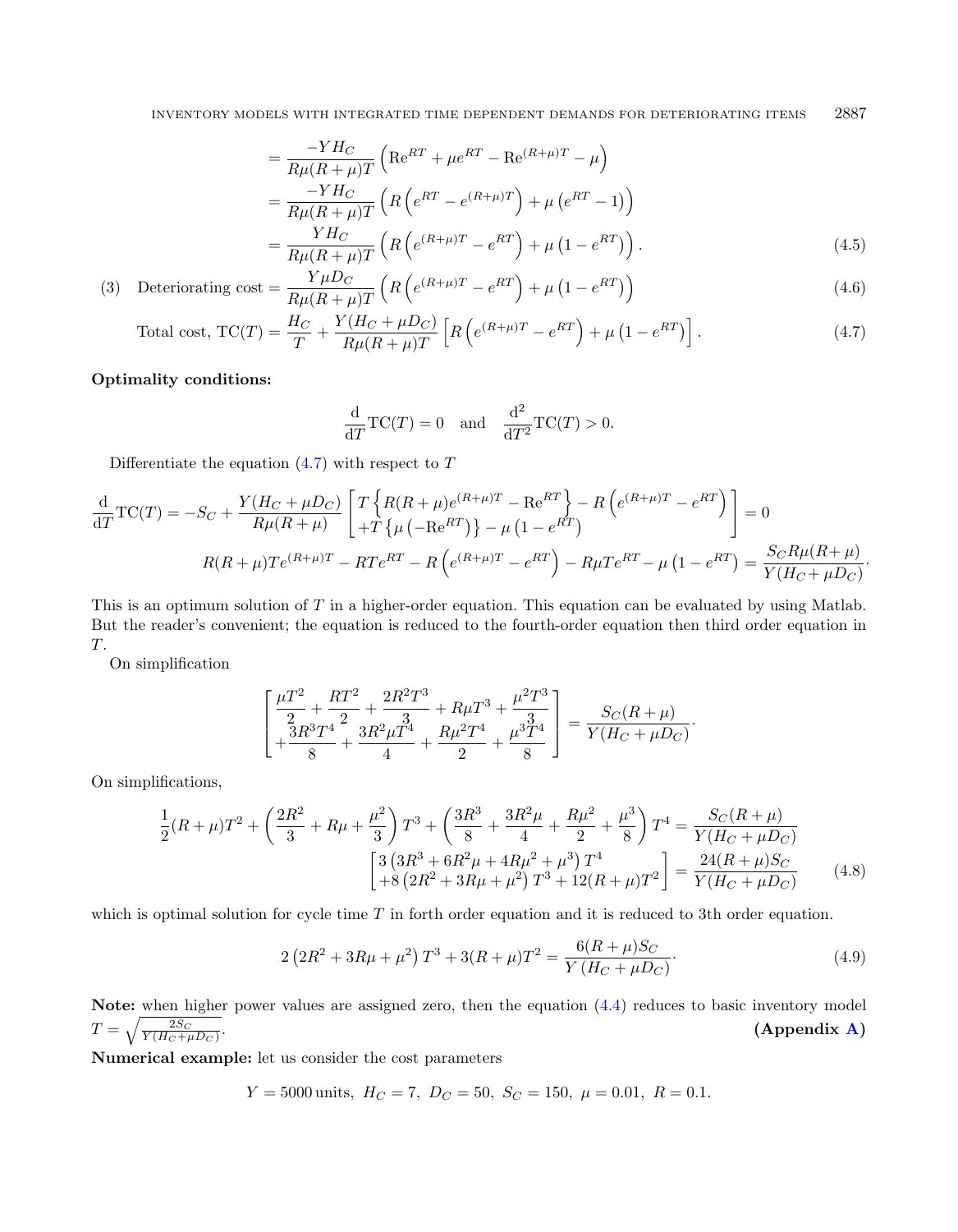<span id="page-5-0"></span>Table 1. Variation of rate of deteriorating items with inventory and total cost and continuous compound demand.

| $\mu$ | T      | Q      | Setup cost | Holding cost | Deteriorating cost | Total cost |
|-------|--------|--------|------------|--------------|--------------------|------------|
| 0.01  | 0.0888 | 444.45 | 1687.45    | 1565.27      | 111.80             | 3364.53    |
| 0.02  | 0.0860 | 430.30 | 1742.94    | 1515.57      | 216.51             | 3475.03    |
| 0.03  | 0.0834 | 417.42 | 1796.74    | 1470.32      | 315.06             | 3582.14    |
| 0.04  | 0.0811 | 405.62 | 1849.00    | 1428.83      | 408.25             | 3686.15    |
| 0.05  | 0.0789 | 394.77 | 1899.83    | 1390.75      | 496.71             | 3787.33    |
| 0.06  | 0.0769 | 384.74 | 1949.36    | 1355.57      | 580.96             | 3885.89    |
| 0.07  | 0.0750 | 375.43 | 1997.67    | 1322.90      | 661.45             | 3982.03    |
| 0.08  | 0.0733 | 366.77 | 2044.86    | 1292.49      | 738.50             | 4075.92    |
| 0.09  | 0.0717 | 358.67 | 2091.00    | 1264.08      | 812.62             | 4167.71    |
| 0.10  | 0.0702 | 351.09 | 2136.16    | 1237.46      | 883.90             | 4257.53    |

<span id="page-5-1"></span>

Figure 2. Relationship between rate of deteriorative items with total cost in continuous compound demand.

#### Optimum solution

The cubic equation is  $0.0462T^3 + 0.33T^2 - 0.00264 = 0$  in which one positive real root and two negative real roots. That is,  $T = 0.08889, -7.14174$  and  $-0.09001$ . The positive root  $T = 0.0888$  is considered in this model. Therefore, Cycle time = 0.0888, Optimum Quantity  $Q^* = 444.45$ , Setup cost = 1687.45, Holding cost = 1565.27, Deteriorating cost = 111.80, Total cost =  $3364.53$ .

In above Table [1,](#page-5-0) it is observed that a study of the rate of the deteriorative items with cycle time, optimum quantity, setup cost, deteriorating cost, and total cost. There is a positive relationship between the increase in the rate of deterioration for items  $\mu$  and setup costs, deteriorating costs, and total costs, while there is a negative relationship between the increase in the rate of deterioration for items  $\mu$  and cycle time, optimum quantity, and holding cost.

The graphical representations between total cost with rate of deteriorative items is given in Figure [2:](#page-5-1)

#### Sensitivity analysis

The total cost functions are the real solution in which the model parameters are assumed to be static values. It is reasonable to study the sensitivity *i.e.* the effect of making changes in the model parameters over a given optimum solution. It is important to find the effects on different system performance measures, such as cost function, inventory system, etc. For this purpose, sensitivity analysis of various system parameters for the models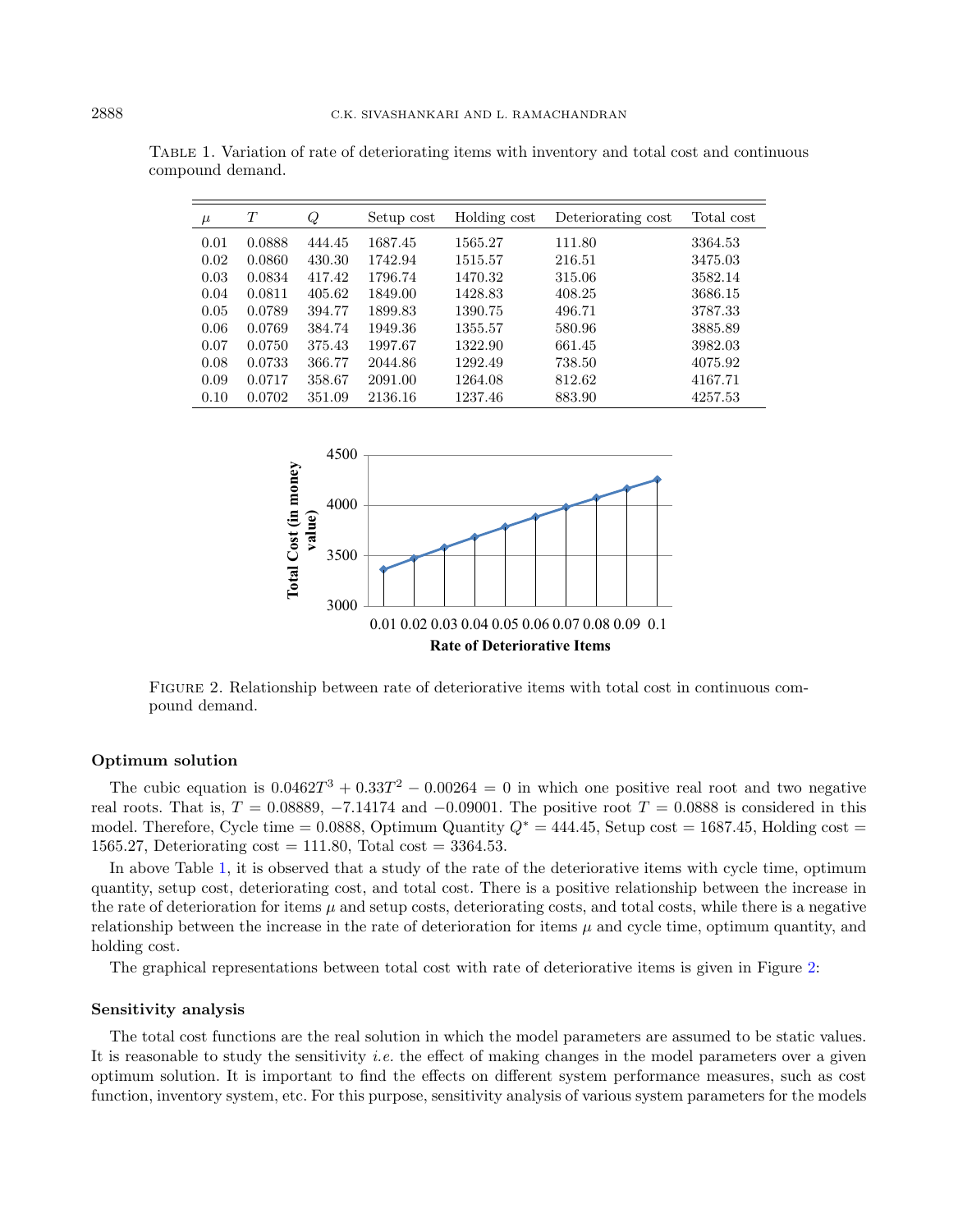| Cost parameters |                |                |                |            | Optimal values |                    |            |
|-----------------|----------------|----------------|----------------|------------|----------------|--------------------|------------|
|                 |                | $\overline{T}$ | $\overline{Q}$ | Setup cost | Holding cost   | Deteriorative cost | Total cost |
|                 | 130            | 0.0827         | 413.94         | 1570.27    | 1457.19        | 104.09             | 3131.54    |
|                 | 140            | 0.0858         | 429.47         | 1629.89    | 1512.19        | 108.01             | 3250.11    |
| $S_C$           | 150            | 0.0888         | 444.45         | 1687.45    | 1565.27        | 111.80             | 3364.53    |
|                 | 160            | 0.0917         | 458.94         | 1743.14    | 1616.61        | 115.47             | 3475.23    |
|                 | 170            | 0.0945         | 472.92         | 1797.14    | 1666.36        | 119.02             | 3582.53    |
|                 | $\overline{5}$ | 0.1036         | 518.48         | 1446.52    | 1305.61        | 130.56             | 2882.70    |
|                 | $\,6$          | 0.0954         | 477.20         | 1571.64    | 1441.18        | 120.09             | 3132.92    |
| $H_C$           | 7              | 0.0888         | 444.45         | 1687.45    | 1565.27        | 111.80             | 3364.53    |
|                 | 8              | 0.0835         | 417.64         | 1795.76    | 1680.36        | 105.02             | 3581.15    |
|                 | $\overline{9}$ | 0.0790         | 395.17         | 1897.87    | 1788.14        | 99.34              | 3785.36    |
|                 | 30             | 0.0901         | 450.46         | 1664.94    | 1586.57        | 67.99              | 3319.51    |
|                 | 40             | 0.0895         | 447.43         | 1676.23    | 1575.81        | 90.46              | 3342.10    |
| $D_C$           | $50\,$         | 0.0888         | 444.45         | 1687.45    | 1565.27        | 111.80             | 3364.53    |
|                 | 60             | 0.0883         | 441.54         | 1698.89    | 1554.94        | 133.28             | 3386.82    |
|                 | 70             | 0.0877         | 438.68         | 1709.66    | 1544.81        | 154.48             | 3408.96    |
|                 | 0.05           | 0.0891         | 445.75         | 1682.52    | 1565.25        | 111.80             | 3359.58    |
|                 | 0.10           | 0.0888         | 444.45         | 1687.45    | 1565.27        | 111.80             | 3364.53    |
|                 | 0.15           | 0.0886         | 443.17         | 1692.34    | 1565.31        | 111.80             | 3369.46    |
|                 | 0.20           | 0.0883         | 441.90         | 1697.18    | 1565.35        | 111.81             | 3374.35    |
| R               | 0.25           | 0.0881         | 440.66         | 1701.99    | 1565.41        | 111.81             | 3379.22    |
|                 | 0.30           | 0.0878         | 439.42         | 1706.75    | 1565.48        | 111.82             | 3384.06    |
|                 | 0.35           | 0.0876         | 438.21         | 1711.48    | 1565.57        | 111.82             | 3388.88    |
|                 | 0.40           | 0.0874         | 437.01         | 1716.17    | 1565.66        | 111.83             | 3393.66    |
|                 | 0.45           | 0.0871         | 435.83         | 1720.82    | 1565.76        | 111.84             | 3398.43    |
|                 | 0.50           | 0.0869         | 434.67         | 1725.43    | 1565.88        | 111.84             | 3403.16    |

<span id="page-6-0"></span>Table 2. Effect of Demand and cost parameters on optimal values in continuous compound demand.

of this research is required to observe whether the current solutions remain unchanged, the current solutions become infeasible, etc.

Managerial insights: a sensitivity analysis is performed to study the effects of changes in the system parameters, rate of deteriorating items  $\mu$ , ordering cost per order  $(S_C)$ , holding cost per unit time  $(H_C)$ , deteriorating cost per unit time  $(D_C)$ , and rate of increase in demand  $(R)$  on optimal values that is optimal cycle time  $(T)$ , optimal quantity  $(Q)$ , setup cost, holding cost, deteriorating cost and total cost. The sensitivity analysis is performed by changing (increasing or decreasing) the parameter taken at a time, keeping the remaining parameters at their original values. The following influences can be obtained from sensitivity analysis based on Table [2.](#page-6-0)

- (1) There is a positive relationship between the increase in the setup costs per set  $(S_C)$  and the cycle time, the optimum quantity, setup costs, holding costs, deteriorating costs, and total costs.
- (2) There is a positive relationship between the increase in the holding cost per unit time  $(H_C)$  and the setup cost, holding cost, and total cost while there is a negative relationship between the increase in the holding cost per unit time  $(H_C)$  and the cycle time, optimal quantity and deteriorating cost.
- (3) There is a positive relationship between the increase in the rate of demand  $(R)$  and the setup cost, holding cost, deteriorative cost and total cost, while there is a negative relationship between the increase in the rate of demand  $(R)$  and the cycle time, and optimum quantity.
- (4) Similarly, other parameters, rate of deteriorating items  $(D<sub>C</sub>)$  can also be observed from Table [2.](#page-6-0)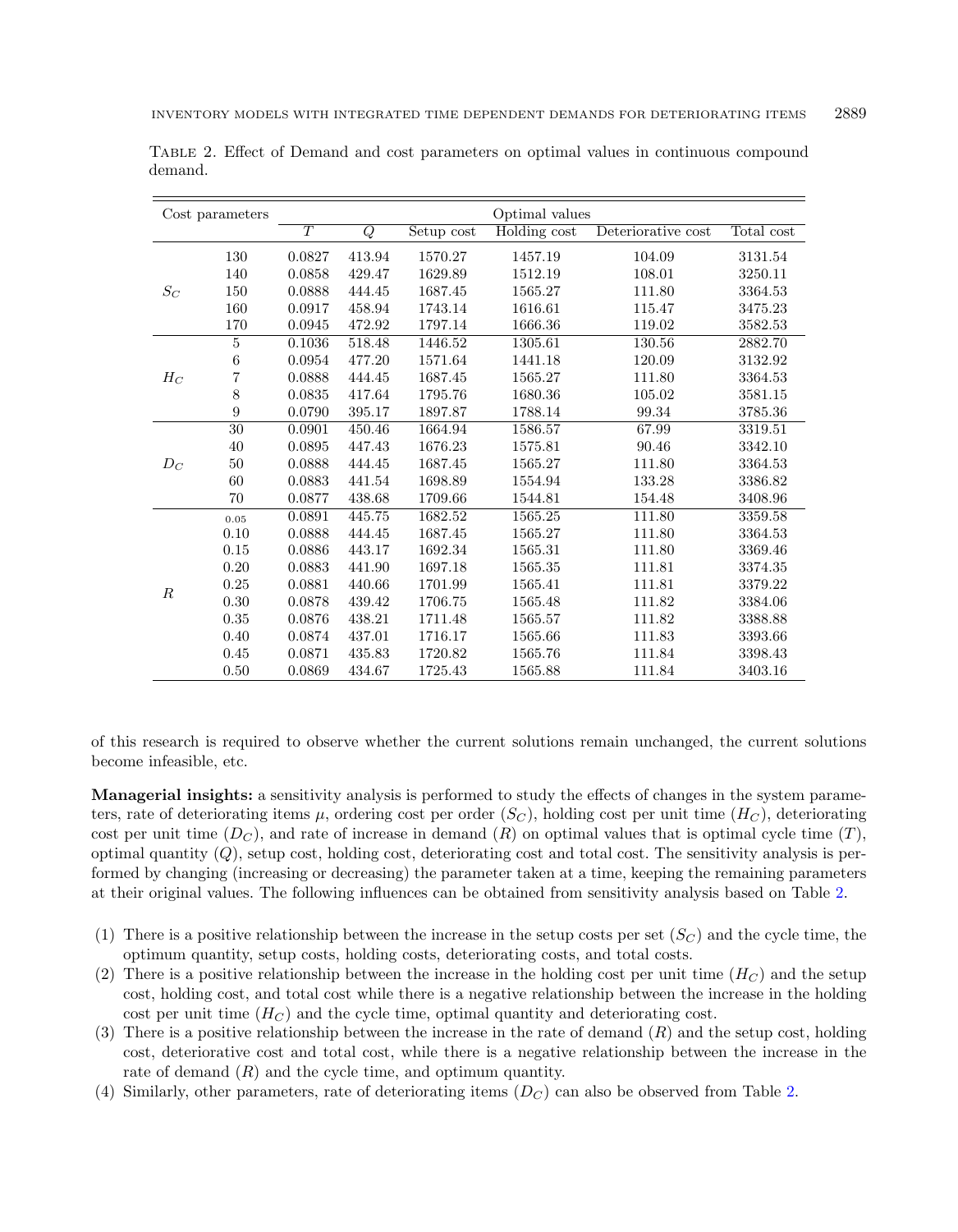## 4.2. EOQ inventory model for deteriorating items integrated with linear and continuous compound demand

This model is developed for deteriorating inventory model in which demand is linear integrated with continuous compound demand which is a function of time that is  $Y = (a + bt)e^{Rt}$ , where  $R > 0$  at time t and "R" stands for the increase in demand, "a" stands for initial demand, and "b" demand based on time. Let Q be the units of the item arriving at the inventory system at the beginning of each cycle. The inventory level decreases due to demand and deteriorating till it becomes zero in the interval  $(0, T)$ . The total process is repeated. The differential equation describing the instantaneous states of  $I(t)$  in the interval [0, T] is given below:

$$
\frac{d}{dt}I(t) + \mu I(t) = -(a+bt)e^{Rt}; \quad 0 < t < T_1
$$
\n(4.10)

<span id="page-7-0"></span>
$$
I(o) = Q, I(T) = 0.
$$
\n(4.11)

From the differential equation [\(4.11\)](#page-7-0)

$$
I(t) = \frac{1}{R+\mu} \left[ (a+bT)e^{(R+\mu)T-\mu t} - (a+bt)e^{Rt} \right] + \frac{b}{(R+\mu)^2} \left[ e^{Rt} - e^{(R+\mu)T-\mu t} \right].
$$
 (4.12)

#### Note:

- (i) When  $a = Y$  and  $b = 0$ , then  $I(t) = \frac{Y}{R+\mu} \left[ e^{(R+\mu)T-\mu t} e^{Rt} \right]$  which is continuous compound demand. (as per model 1)
- (ii) When  $R = 0$ , then  $I(t) = \left(\frac{a}{\mu} + \frac{bT}{\mu} \frac{b}{\mu^2}\right)e^{(T-t)\mu} \frac{a}{\mu} \frac{bt}{\mu} + \frac{b}{\mu^2}$  which is Linear Demand. (Appendix [B\)](#page-19-0)
- (iii) When  $a = Y$  and  $b = 0$ , then  $I(t) = \frac{Y}{\mu} (e^{(T-t)\mu} 1)$  constant Demand. (Appendix [A\)](#page-18-1) To find  $\mathcal{O}$ :

$$
I(0) = Q \Rightarrow Q = \frac{1}{R+\mu} \left[ (a+bT)e^{(R+\mu)T} - a \right] + \frac{b}{(R+\mu)^2} \left[ 1 - e^{(R+\mu)T} \right].
$$

On simplification,

$$
Q = aT + \frac{1}{2}a(R+\mu)T^2 + \frac{bT^2}{2}.
$$
\n(4.13)

**Total cost**  $TC(T)$ **:** total cost comprised of the sum of the setup cost, holding cost, and deteriorating cost. They are grouped after evaluating the above cost individually.

Total cost  $(TC)$  = Setup cost + holding cost + deteriorating cost.

(1) Setup cost =  $\frac{S_C}{T}$ •  $(4.14)$ 

(2) Holding cost 
$$
= \frac{H_C}{T} \left[ \int_{0}^{T} \frac{1}{R+\mu} \left[ (a+bT)e^{(R+\mu)T-\mu t} - (a+bt)e^{Rt} \right] \right. \\ + \frac{b}{(R+\mu)^2} \left[ e^{Rt} - e^{(R+\mu)T-\mu t} \right] dt
$$

$$
= \frac{H_C}{T} \left[ \frac{1}{R^2\mu(R+\mu)} \left[ \frac{R^2(a+bT)(e^{(R+\mu)T} - e^{RT}) + b\mu(e^{RT} - 1)}{R\mu(R+\mu)^2} \right] + Ra\mu(1 - e^{RT}) - Rb\mu Te^{RT}} \right] \left. \left( 4.15 \right) \right]
$$

$$
(4.15)
$$
  
(3) Determine cost 
$$
= \frac{\mu D_C}{T} \left[ \frac{1}{R^2\mu(R+\mu)} \left[ \frac{R^2(a+bT)(e^{(R+\mu)T} - e^{RT}) + b\mu(e^{RT} - 1)}{Ra\mu(1 - e^{RT}) - Rb\mu Te^{RT}} \right] \right].
$$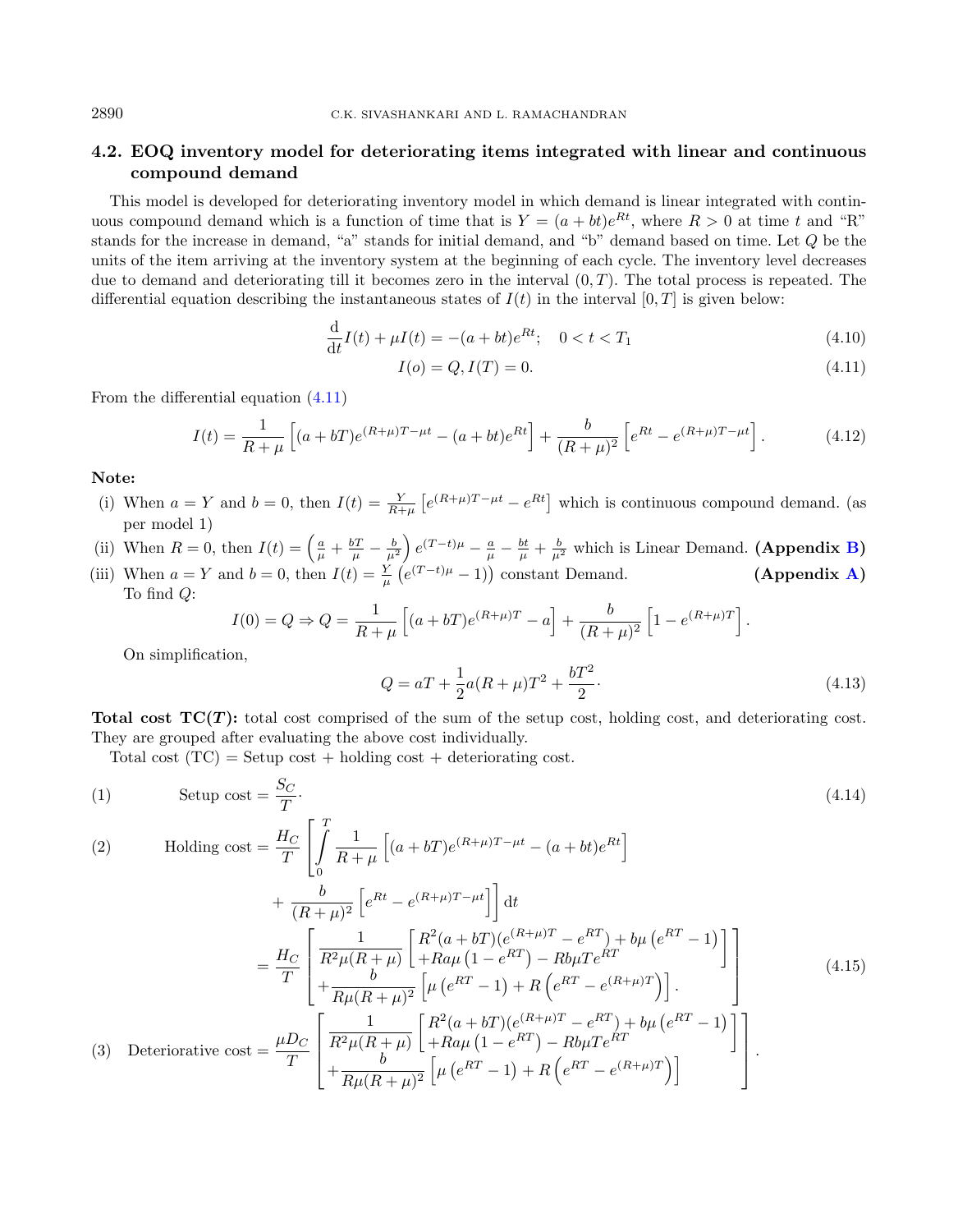Therefore, total cost,

$$
TC = \frac{S_C}{T} + \frac{H_C + \mu D_C}{T} \left[ \frac{\frac{1}{R^2 \mu (R + \mu)} \left[ \frac{R^2 (a + bT)}{R \mu (R + \mu)} \left( e^{(R + \mu)T} - e^{RT} \right) + b\mu (e^{RT} - 1) \right] \right] + \frac{b}{R\mu (R + \mu)^2} \left[ \mu (e^{RT} - 1) + R \left( e^{RT} - e^{(R + \mu)T} \right) \right] \tag{4.16}
$$

Optimality conditions:

<span id="page-8-0"></span>
$$
\frac{\mathrm{d}}{\mathrm{d}T}\mathrm{TC}(T) = 0 \quad \text{and} \quad \frac{\mathrm{d}^2}{\mathrm{d}T^2}\mathrm{TC}(T) > 0.
$$

Differentiate the equation  $(4.16)$  with respect to T,

$$
\frac{d}{dT}(TC) = -S_C + (H_C + \mu D_C)
$$
\n
$$
\left[\frac{TR^2 \{(a + bT) ((R + \mu)e^{(R + \mu)T} - Re^{RT}) + b(e^{(R + \mu)T} - e^{RT})\}}{-R^2(a + bT) (e^{(R + \mu)T} - e^{RT}) + Rb\mu Te^{RT} - b\mu (e^{RT} - 1)}
$$
\n
$$
+ \frac{b}{R\mu(R + \mu)^2} \left[R\mu Te^{RT} - \mu (e^{RT} - 1) + RT (Re^{RT} - (R + \mu)e^{(R + \mu)T}) + R(e^{(R + \mu)T} - e^{RT})\right]\right] = 0.
$$

That is, it can be written as

$$
\begin{bmatrix}\n1 & R^2(a+bT)T((R+\mu)e^{(R+\mu)T} - \text{Re}^{RT}) + R^2bT(e^{(R+\mu)T} - e^{RT}) \\
-R^2(a+bT)(e^{(R+\mu)T} - e^{RT}) + Rb\mu Te^{RT} - b\mu(e^{RT} - 1) \\
-R^2a\mu Te^{RT} - Ra\mu(1 - e^{RT}) - R^2b\mu T^2e^{RT} \\
+\frac{b}{R\mu(1-\mu)^2} \begin{bmatrix} R\mu Te^{RT} - \mu(e^{RT} - 1) + R^2Te^{RT} - R(R+\mu)Te^{(R+\mu)T} \\
-R(e^{RT} - e^{(R+\mu)T})\n\end{bmatrix} = \frac{S_C}{H_C + \mu D_C}.\n\end{bmatrix}
$$

This is the optimum solution of  $T$  in a higher-order equation. This equation can be evaluated by using Matlab. But for the reader's convenience; the equation is reduced to a fourth-order equation then a third-order equation in  $T$ . Expansion of exponential demand is evaluated up to fourth-order equation and simplifying them we can get,

$$
\left[\frac{1}{R+\mu}\left[\begin{array}{l} \frac{RaT^2}{2}+\frac{a\mu T^2}{2}+\frac{bT^2}{3}+\frac{4RbT^3}{3}+b\mu T^3+\frac{2R^2aT^3}{8^3}+Ra\mu T^3 \\ +\frac{a\mu^2T^3}{3}+\frac{9R^2bT^4}{8}+\frac{3Rb\mu T^4}{2}+\frac{b\mu^2T^4}{2}+\frac{R^3aT^4}{2}+\frac{3R^2a\mu T^4}{4} \\ +\frac{Ra\mu^2T^4}{2}+\frac{a\mu^3T^4}{2}-\frac{R^2aT^4}{2} \\ +\frac{b}{(R+\mu)^2}\left[-\frac{RT^2}{3} -\frac{\mu T^2}{4}-\frac{2R^2T^3}{2}-R\mu T^3-\frac{\mu^2T^3}{3}-\frac{3R^3T^4}{8}\right] \\ -\frac{3R^2\mu T^4}{4}-\frac{R\mu^2T^4}{2}-\frac{\mu^3T^4}{8} \end{array}\right]=\frac{Sc}{H_C+\mu D_C}.
$$

After simplifications, the equation can be written in the following form

$$
\begin{bmatrix}\n((R+\mu)(Ra+a\mu+b)-b(R+\mu))\frac{T^2}{2} \\
+[(R+\mu)(4Rb+3b\mu+2R^2a+3Ra\mu+a\mu^2)+b(-2R^2-3R\mu-\mu^2)]\frac{T^3}{3} \\
+[(R+\mu)\left(\frac{9R^2b+12Rb\mu+4b\mu^2+4R^3a}{+6R^2a\mu+4Ra\mu^2+a\mu^3-R^2a}\right)-b\left(\frac{3R^3+6R^2\mu}{4R\mu^2+\mu^3}\right)\frac{T^4}{8}\n\end{bmatrix} = \frac{(R+\mu)^2S_C}{H_C+\mu D_C}.
$$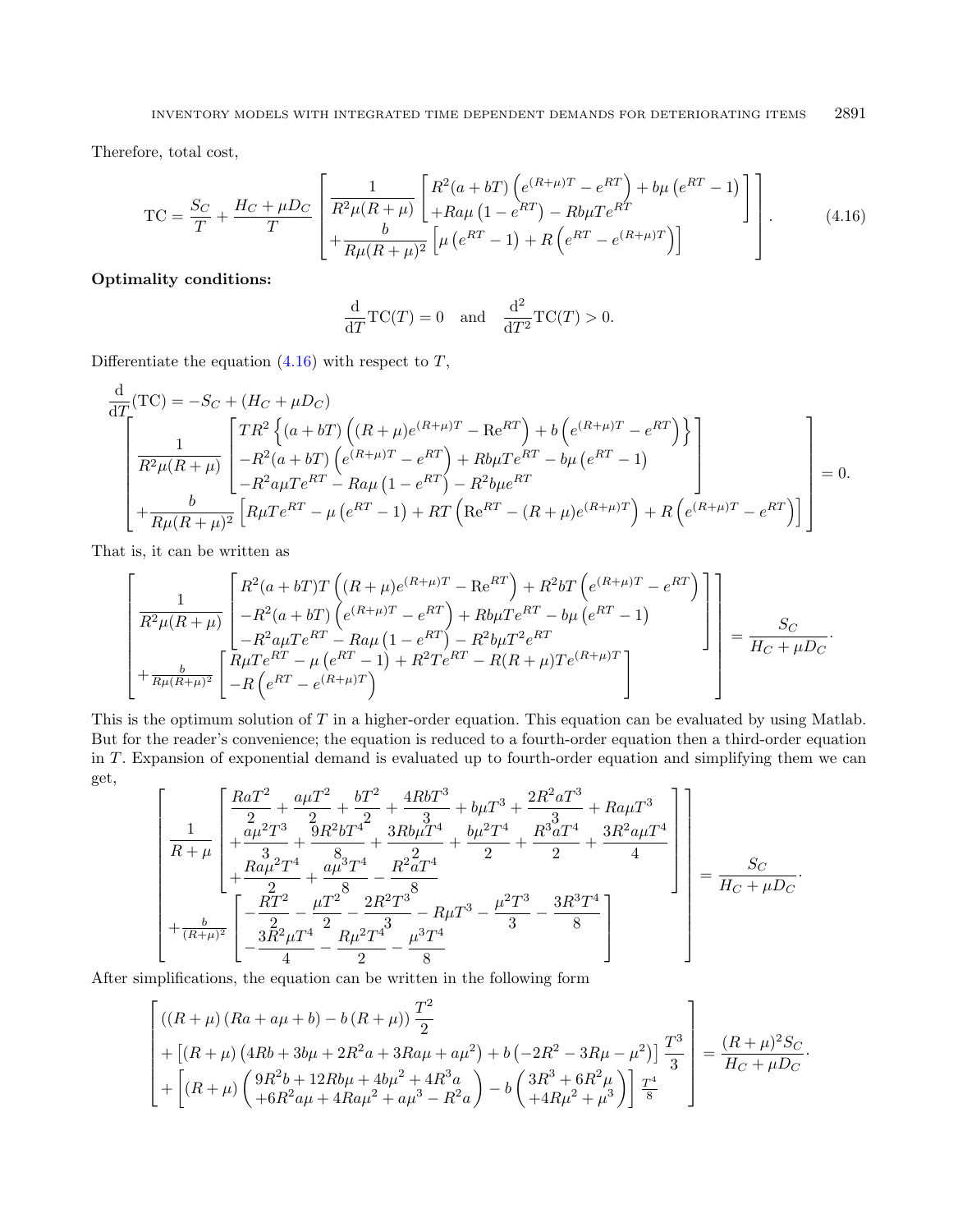| $\mu$ | T      | Q      | Setup cost | Holding cost | Deteriorating cost | Total cost |
|-------|--------|--------|------------|--------------|--------------------|------------|
| 0.01  | 0.0879 | 457.02 | 1706.04    | 1515.40      | 108.24             | 3329.73    |
| 0.02  | 0.0852 | 442.73 | 1759.72    | 1466.80      | 209.54             | 3436.07    |
| 0.03  | 0.0827 | 428.84 | 1811.75    | 1422.60      | 304.84             | 3539.19    |
| 0.04  | 0.0805 | 416.15 | 1862.28    | 1382.18      | 394.90             | 3639.37    |
| 0.05  | 0.0784 | 404.51 | 1911.42    | 1345.03      | 480.36             | 3736.82    |
| 0.06  | 0.0765 | 393.79 | 1959.30    | 1310.73      | 561.74             | 3831.77    |
| 0.07  | 0.0747 | 383.87 | 2006.00    | 1278.93      | 639.46             | 3924.41    |
| 0.08  | 0.0731 | 374.65 | 2051.65    | 1249.35      | 713.91             | 4014.88    |
| 0.09  | 0.0715 | 366.05 | 2096.19    | 1221.74      | 785.40             | 4103.34    |
| 0.10  | 0.0701 | 358.02 | 2139.83    | 1195.88      | 854.20             | 4189.91    |

<span id="page-9-0"></span>Table 3. Variation of rate of deteriorating items with inventory and total cost with linear integrated with continuous compound demand.

The above equation is in the fourth-order equation, then it is reduced to a third-order equation as follows,

$$
(R+\mu)\left[2b(R+\mu)+2R^2a+3Ra\mu+a\mu^2\right]\frac{T^3}{3}+3a(R+\mu)T^2 = \frac{6(R+\mu)Sc}{H_C+\mu D_C}
$$
  

$$
2\left[2b(R+\mu)+2R^2a+3Ra\mu+a\mu^2\right]T^3+3a(R+\mu)T^2 = \frac{6(R+\mu)Sc}{H_C+\mu D_C}.
$$
 (4.17)

which is an optimal solution in the third-order equation and it is solved based on the visual basic 6.0 program for generating the data.

Numerical example: let us consider the cost parameters

$$
Y = 5000 \text{ units}, H_C = 7, D_C = 50, S_C = 150, \mu = 0.01, R = 0.1, a = 4650, b = 3985
$$

#### Optimum solution

The cubic equation for the given data in example,

$$
1968.23T^3 + 1534.50T^2 - 13.20 = 0.
$$

The one positive real and two negative real roots of this third order equation is  $T = 0.08792$ ,  $-0.09928$  and  $-0.76827$ . The positive root  $T = 0.0879$  is considered in this model. Therefore, Cycle time = 0.0879, Optimum Quantity  $Q^* = 457.02$ , Setup cost = 1706.04, Holding cost = 1515.40, Deteriorating cost = 108.24, Total cost = 3329.73.

From the above Table [3,](#page-9-0) it is observed that a study of the rate of the deteriorative items with cycle time, optimum quantity, setup cost, holding cost, deteriorating cost, and total cost. There is a positive relationship between the increase in the rate of deterioration for items  $\mu$  and setup costs, deteriorating costs, and total costs, while there is a negative relationship between the increase in the rate of deterioration for items  $\mu$  and cycle time, optimum quantity, and holding cost.

The graphical representations between total cost with rate of deteriorative items is given in Figure [3:](#page-10-0)

#### Sensitivity analysis

Managerial insights: a sensitivity analysis is performed to study the effects of changes in the system parameters, rate of deteriorating items  $\mu$ , ordering cost per order  $(S_C)$ , holding cost per unit time  $(H_C)$ , deteriorating cost per unit time  $(D_C)$ , and rate of increase in demand  $(R)$  on optimal values that is optimal cycle time  $(T)$ , optimal quantity  $(Q)$ , setup cost, holding cost, deteriorating cost and total cost. The sensitivity analysis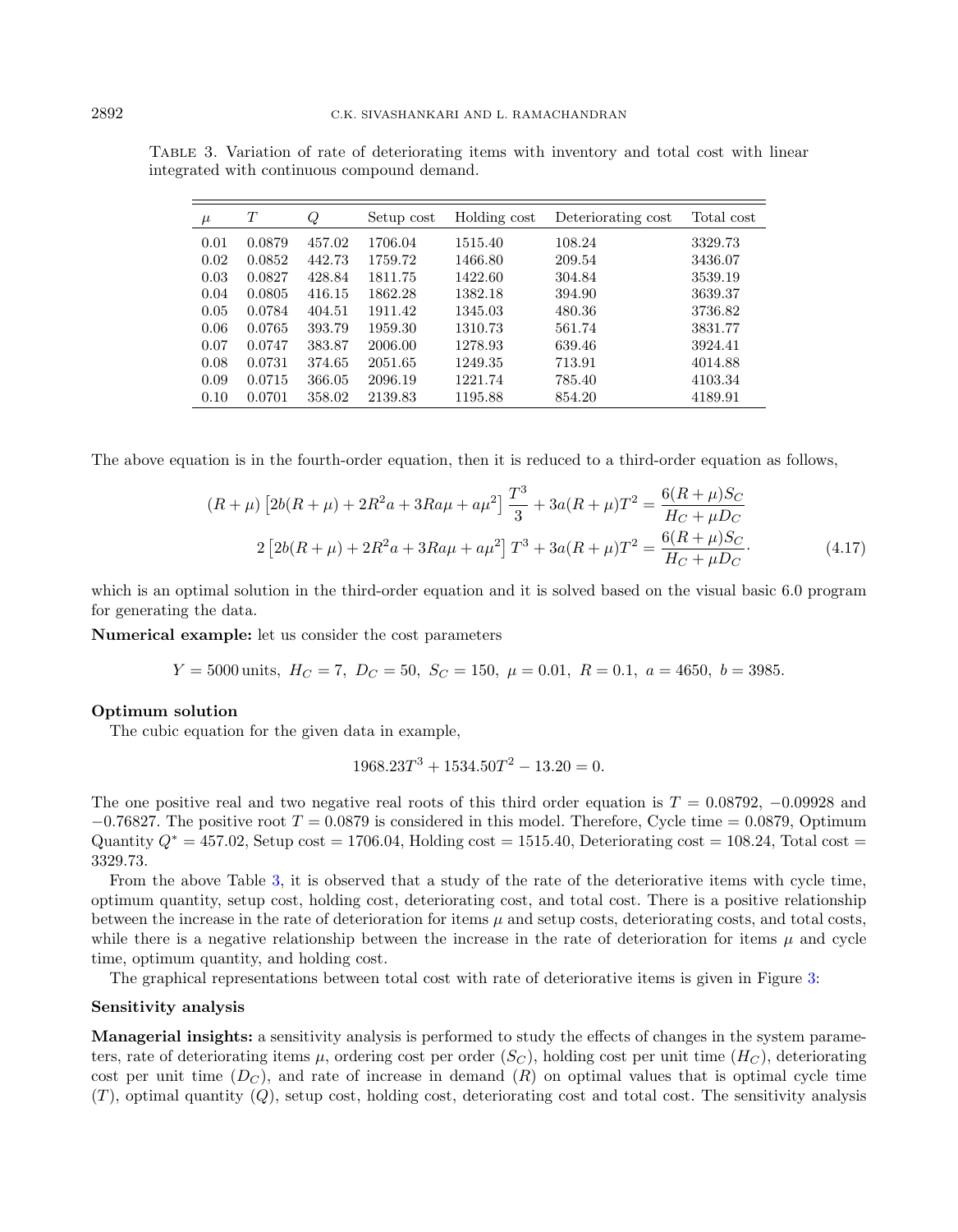<span id="page-10-0"></span>

Figure 3. Relationship between rate of deteriorative items with total cost.

is performed by changing (increasing or decreasing) the parameter taking at a time, keeping the remaining parameters at their original values. The following influences can be obtained from sensitivity analysis based on Table [4.](#page-11-0)

- (1) There is a positive relationship between the increase in the setup costs per set  $(S_C)$  and the cycle time, the optimum quantity, setup costs, holding costs, deteriorating costs, and total costs.
- (2) There is a positive relationship between the increase in the holding cost per unit time  $(H_C)$  and the setup cost, holding cost, and total cost while there is a negative relationship between the increase in the holding cost per unit time  $(H_C)$  and the cycle time, optimal quantity and deteriorating cost.
- (3) There is a positive relationship between the increase in the rate of demand  $(R)$  and the setup cost, holding cost, deteriorative cost and total cost, while there is a negative relationship between the increase in the rate of demand  $(R)$  and the cycle time, and optimum quantity.
- (4) Similarly, other parameters, cost of deteriorating item per unit  $(D<sub>C</sub>)$ , a, and b can also be observed from Table [4.](#page-11-0)

## 4.3. EOQ inventory model for deteriorating items with integrated quadratic and continuous compound demand

This model has developed a deteriorating inventory model in which demand is quadratically integrated with continuous compound demand which is a function of time that is  $Y = (a + bt + ct^2)e^{Rt}$ , where  $R > 0$  at time t and "R" stands for the increase in demand, "a" stands for constant that is initial demand and "b" and "c" are demand-based time. Let  $Q$  be the units of item arrive at the inventory system at the beginning of each cycle. The inventory level decreases due to demand and deteriorating till it becomes zero in the interval  $(0, T)$ . The total process is repeated. The differential equation describing the instantaneous states of  $I(t)$  in the interval  $[0, T]$  is given below:

$$
\frac{d}{dt}I(t) + \mu I(t) = -(a + bt + ct^2) e^{Rt}; \quad 0 < t < T_1
$$
\n(4.18)

with the boundary conditions

$$
I(0) = Q, \quad I(T) = 0.
$$
\n(4.19)

From the differential equation [\(4.9\)](#page-4-1)

$$
I(t) = \begin{bmatrix} \frac{1}{R+\mu} \left[ (a+bT+cT^2) e^{(R+\mu)T-\mu t} - (a+bt+ct^2) e^{Rt} \right] \\ + \frac{1}{(R+\mu)^2} \left[ (b+2ct)e^{Rt} - (b+2cT)e^{(R+\mu)T-\mu t} \right] + \frac{2c}{(R+\mu)^3} \left[ \left( e^{(R+\mu)T-\mu t} - e^{Rt} \right) \right] \end{bmatrix} . \tag{4.20}
$$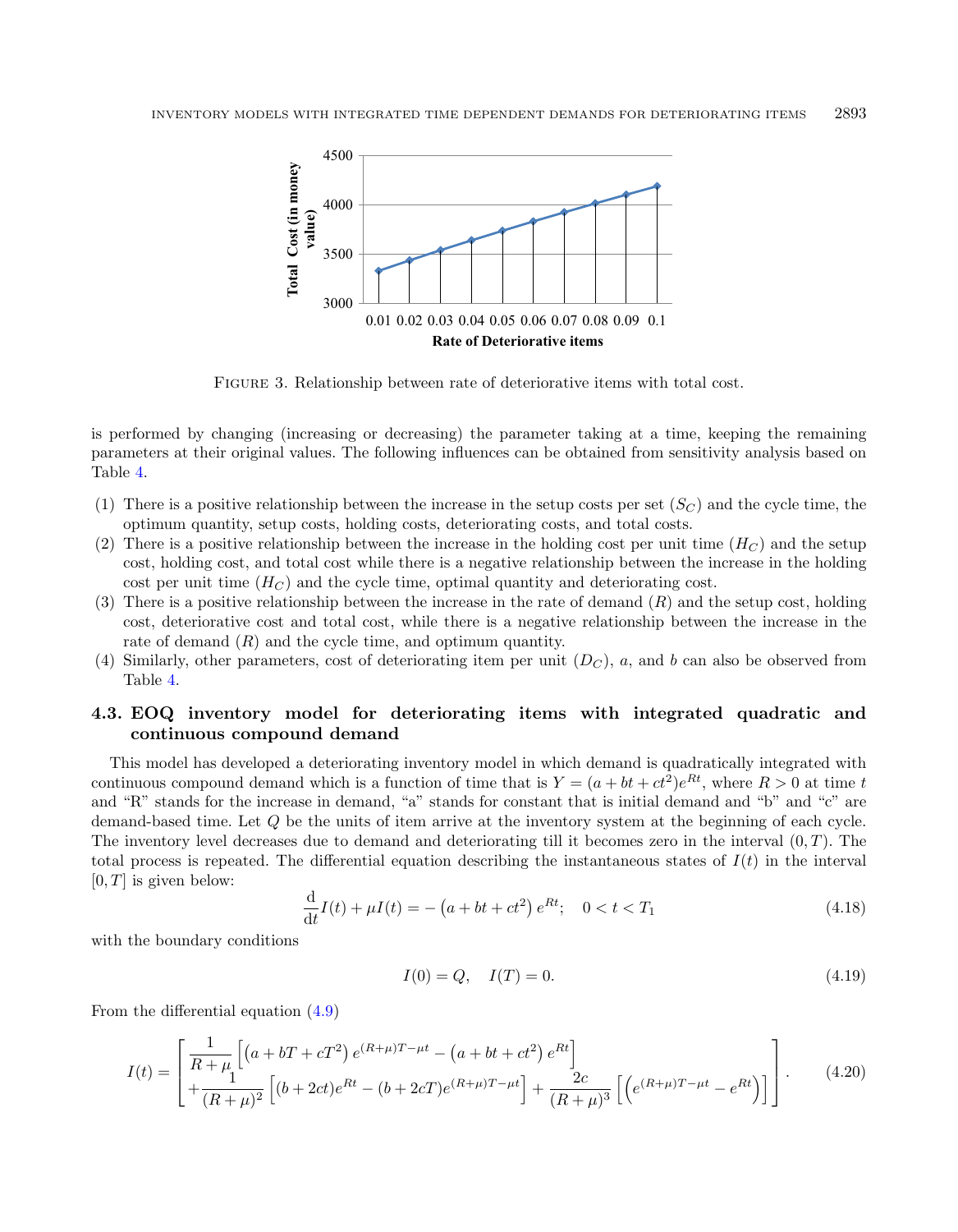| Cost parameters          |                 |                |        |            | Optimal values |                    |            |
|--------------------------|-----------------|----------------|--------|------------|----------------|--------------------|------------|
|                          |                 | $\overline{T}$ | Q      | Setup cost | Holding cost   | Deteriorative cost | Total cost |
|                          | 130             | 0.0821         | 425.82 | 1582.92    | 1410.32        | 100.73             | 3093.99    |
|                          | 140             | 0.0851         | 439.74 | 1645.49    | 1463.81        | 104.55             | 3213.86    |
| $S_C$                    | 150             | 0.0879         | 457.02 | 1706.04    | 1515.40        | 108.24             | 3329.73    |
|                          | 160             | 0.0906         | 470.80 | 1764.77    | 1565.38        | 111.81             | 3441.97    |
|                          | 170             | 0.0933         | 487.18 | 1821.85    | 1613.81        | 115.27             | 3550.94    |
|                          | $\bf 5$         | 0.1018         | 532.64 | 1472.65    | 1265.08        | 126.51             | 2864.25    |
|                          | $\overline{6}$  | 0.0941         | 492.81 | 1593.89    | 1395.79        | 116.31             | 3106.01    |
| $H_C$                    | $\overline{7}$  | 0.0879         | 457.02 | 1706.04    | 1515.40        | 108.24             | 3329.73    |
|                          | 8               | 0.0828         | 431.65 | 1810.89    | 1626.39        | 101.64             | 3538.93    |
|                          | $\overline{9}$  | 0.0785         | 405.04 | 1909.69    | 1730.29        | 96.12              | 3736.11    |
|                          | $\overline{30}$ | 0.0890         | 463.16 | 1684.25    | 1536.15        | 65.83              | 3286.24    |
|                          | 40              | 0.0884         | 460.26 | 1695.18    | 1525.69        | 87.18              | 3308.06    |
| $\mathcal{D}\mathcal{C}$ | 50              | 0.0879         | 457.02 | 1706.04    | 1515.40        | 108.24             | 3329.73    |
|                          | 60              | 0.0873         | 454.24 | 1716.83    | 1505.38        | 129.03             | 3351.25    |
|                          | $70\,$          | 0.0868         | 450.93 | 1727.55    | 1495.53        | 149.55             | 3372.64    |
|                          | 4350            | 0.0904         | 443.56 | 1657.79    | 1466.20        | 104.72             | 3228.72    |
|                          | 4500            | 0.0891         | 451.25 | 1682.07    | 1491.02        | 106.50             | 3279.59    |
| $\boldsymbol{a}$         | 4650            | 0.0879         | 457.02 | 1706.04    | 1515.40        | 108.24             | 3329.73    |
|                          | 4800            | 0.0867         | 464.03 | 1729.72    | 1539.47        | 109.96             | 3379.16    |
|                          | 4950            | 0.0855         | 469.67 | 1753.12    | 1563.14        | 111.65             | 3427.92    |
|                          | 3685            | 0.0882         | 455.17 | 1700.50    | 1515.20        | 108.22             | 3323.94    |
|                          | 3835            | 0.0880         | 456.14 | 1703.28    | 1515.32        | 108.23             | 3326.84    |
| $\boldsymbol{b}$         | 3985            | 0.0879         | 457.02 | 1706.04    | 1515.40        | 108.24             | 3329.73    |
|                          | 4135            | 0.0877         | 458.04 | 1708.80    | 1515.55        | 108.25             | 3332.61    |
|                          | 4285            | 0.0876         | 458.91 | 1711.54    | 1515.68        | 108.26             | 3335.48    |
|                          | 0.10            | 0.0879         | 457.02 | 1706.04    | 1515.40        | 108.24             | 3329.73    |
|                          | 0.15            | 0.0877         | 456.73 | 1710.31    | 1517.69        | 108.40             | 3336.41    |
|                          | 0.20            | 0.0874         | 456.37 | 1714.54    | 1519.95        | 108.56             | 3343.06    |
|                          | 0.25            | 0.0872         | 456.02 | 1718.74    | 1522.19        | 108.72             | 3349.66    |
| $\boldsymbol{R}$         | 0.30            | 0.0870         | 455.68 | 1722.91    | 1524.43        | 108.88             | 3356.23    |
|                          | 0.35            | 0.0868         | 455.34 | 1727.05    | 1526.65        | 109.04             | 3362.75    |
|                          | 0.40            | 0.0866         | 455.01 | 1731.17    | 1528.86        | 109.20             | 3369.24    |
|                          | 0.45            | 0.0864         | 454.68 | 1735.26    | 1531.05        | 109.36             | 3375.68    |
|                          | 0.50            | 0.0862         | 454.36 | 1739.32    | 1533.24        | 109.51             | 3382.08    |

<span id="page-11-0"></span>Table 4. Effect of demand and cost parameters on optimal values and linear with integrated continuous compound demand.

## Note:

- (i) When  $a = Y$  and  $b = c = 0$ , then  $I(t) = \frac{Y}{R+\mu} \left[ e^{(R+\mu)T-\mu t} e^{Rt} \right]$  which is continuous compound demand. (As per Model 1)
- (ii) When  $R = 0$ , then

$$
I(t) = \left[ \left( \frac{a}{\mu} + \frac{bT}{\mu} + \frac{cT^2}{\mu} \right) - \left( \frac{b}{\mu^2} + \frac{2cT}{\mu^2} \right) + \frac{2c}{\mu^3} \right] e^{(T-t)\mu} - \left( \frac{a}{\mu} + \frac{bt}{\mu} + \frac{ct^2}{\mu} \right) + \left( \frac{b}{\mu^2} + \frac{2ct}{\mu^2} \right) - \frac{2c}{\mu^3}
$$

which is Quadratic Demand. (Appendix [C\)](#page-20-0)<br>When  $a = D$  and  $b = 0$  and  $R = 0$ , then  $I(t) = \frac{D}{u} (e^{(T-t)\mu} - 1)$  constant Demand. (Appendix A) (iii) When  $a = D$  and  $b = 0$  and  $R = 0$ , then  $I(t) = \frac{D}{\mu} (e^{(T-t)\mu} - 1)$  constant Demand. (Appendix [A\)](#page-18-1)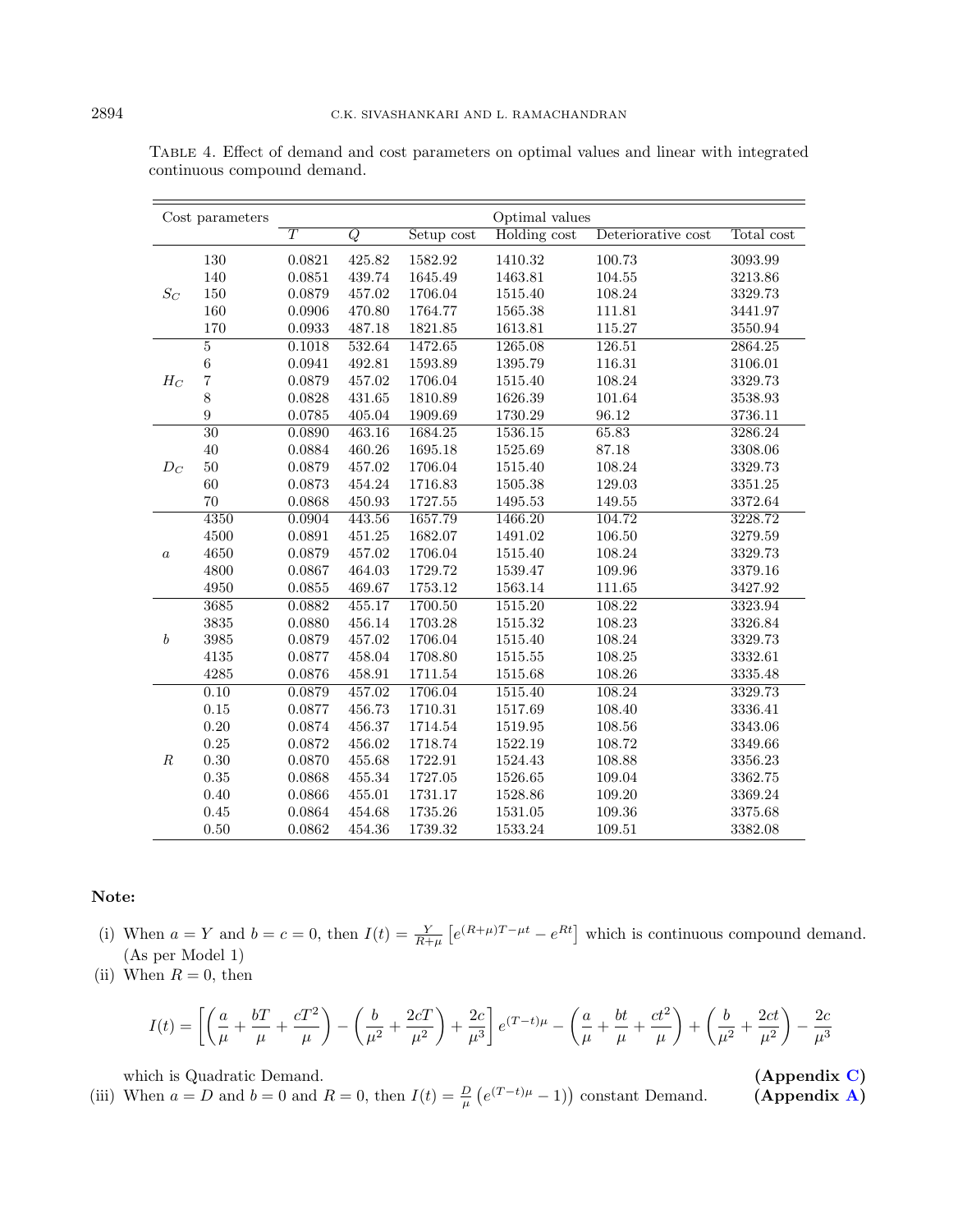INVENTORY MODELS WITH INTEGRATED TIME DEPENDENT DEMANDS FOR DETERIORATING ITEMS 2895

(iv) When  $c = 0$  in (ii), then  $I(t) = \left(\frac{a}{\mu} + \frac{bT}{\mu} - \frac{b}{\mu^2}\right) e^{(T-t)\mu} - \left(\frac{a}{\mu} + \frac{bt}{\mu} - \frac{b}{\mu^2}\right)$ which is linear demand.  $\qquad \qquad (Appendix B)$  $\qquad \qquad (Appendix B)$ 

#### To find Q:

$$
I(0) = Q \Rightarrow Q = \left[ \frac{\frac{1}{R + \mu} \left[ (a + bT + cT^2) e^{(R + \mu)T} - a \right]}{+\frac{1}{(R + \mu)^2} \left[ b - (b + 2cT) e^{(R + \mu)T} \right] + \frac{2c}{(R + \mu)^3} \left[ \left( e^{(R + \mu)T} - 1 \right) \right] \right].
$$

On simplification,

$$
Q = aT + \frac{a(R+\mu)T^2}{2} + \frac{a(R+\mu)^2T^3}{6} + \frac{bT^2}{2} + \frac{b(R+\mu)T^3}{3} + \frac{CT^3}{3}.
$$
 (4.21)

Total cost  $TC(T)$ : Total cost comprised of the sum of the setup cost, holding cost, and deteriorating cost. They are grouped after evaluating the above cost individually.

Total cost  $(TC)$  = Setup cost + holding cost + deteriorating cost.

(1) Setup cost = 
$$
\frac{S_C}{T}
$$
.  
\n(2) Holding cost =  $\frac{H_C}{T}$   $\left[ \int_{0}^{T} \left( \frac{\frac{1}{R+\mu} \left[ (a+bT+cT^2)e^{(R+\mu)T-\mu t} - (a+bt+ct^2)e^{Rt} \right] }{\left( \frac{1}{(R+\mu)^2} \left[ (b+2ct)e^{Rt} - (b+2cT)e^{(R+\mu)T-\mu t} \right] } \right) \right] dt.$  (4.22)  
\n $+ \frac{1}{(R+\mu)^3} \left( e^{(R+\mu)T-\mu t} - e^{Rt} \right)$ 

On further simplifications,

$$
= \frac{H_C}{T} \left( \frac{1}{R^3 \mu (R + \mu)} \left( \frac{-R^3 (a + bT + cT^2) e^{RT} - R^2 \mu (a + bT + cT^2) e^{RT}}{+R^2 a \mu - R b \mu + 2 c \mu} + R^3 (a + bT + cT^2) e^{(R + \mu)T} \right) \right)
$$
  
\n
$$
= \frac{H_C}{T} \left( \frac{1}{R^2 \mu (R + \mu)^2} \left[ \frac{R \mu (b + 2cT) e^{RT} - 2c \mu e^{Rt} + R^2 (b + 2cT) e^{RT}}{-R \mu b + 2c \mu - R^2 (b + 2cT) e^{(R + \mu)T}} \right] \right)
$$
  
\n
$$
= \frac{-2c}{R \mu (R + \mu)^3} \left[ \text{Re}^{RT} + \mu e^{RT} - \text{Re}^{(R + \mu)T} - \mu \right]
$$
  
\n
$$
= \frac{H_C}{T} \left[ \frac{1}{R^3 \mu (R + \mu)} \left( \frac{-R^3 (a + bT + cT^2) (e^{(R + \mu)T} - e^{RT}) + R^2 a \mu (1 - e^{RT})}{-R^2 \mu (bT + cT^2) e^{RT} + R b \mu (e^{RT} - 1) + 2R c \mu T e^{RT} + 2c \mu (1 - e^{RT})} \right) \right]
$$
  
\n
$$
= \frac{H_C}{T} \left[ \frac{1}{\frac{R^2 \mu (R + \mu)^2}{R^2 \mu (R + \mu)^2}} \left( \frac{R^2 (b + 2cT) (e^{RT} - e^{(R + \mu)T}) + bR \mu (e^{RT} - 1)}{+2R c \mu T e^{RT} + 2c \mu (1 - e^{RT})} \right) \right]
$$
  
\n
$$
= \frac{-2c}{R \mu (R + \mu)^3} \left( R (e^{RT} - e^{(R + \mu)T}) + \mu (e^{RT} - 1) \right)
$$
  
\n(4.23)

(3) Deteriorative cost

$$
= \frac{\mu D_C}{T} \left[ \frac{\frac{1}{R^3 \mu (R+\mu )} \left(-R^3 (a+bT+cT^2) (e^{(R+\mu )T}-e^{RT})+R^2 a \mu \left(1-e^{RT}\right)\right.}{+\frac{1}{R^2 \mu (R+\mu )^2} \left(\frac{R^2 (b+2cT) (e^{RT}-e^{(R+\mu )T})+2R c \mu T e^{RT}+2c \mu \left(1-e^{RT}\right)}{+2R c \mu T e^{RT}+2c \mu \left(1-e^{RT}\right)}\right)\right]} \right] \cdot \frac{1}{R^2 \mu (R+\mu )^2} \left( \frac{R^2 (b+2cT) (e^{RT}-e^{(R+\mu )T})+b R \mu \left(e^{RT}-1\right)}{+\mu (e^{RT}-e^{(R+\mu )T})+\mu \left(e^{RT}-1\right)}\right) \right].
$$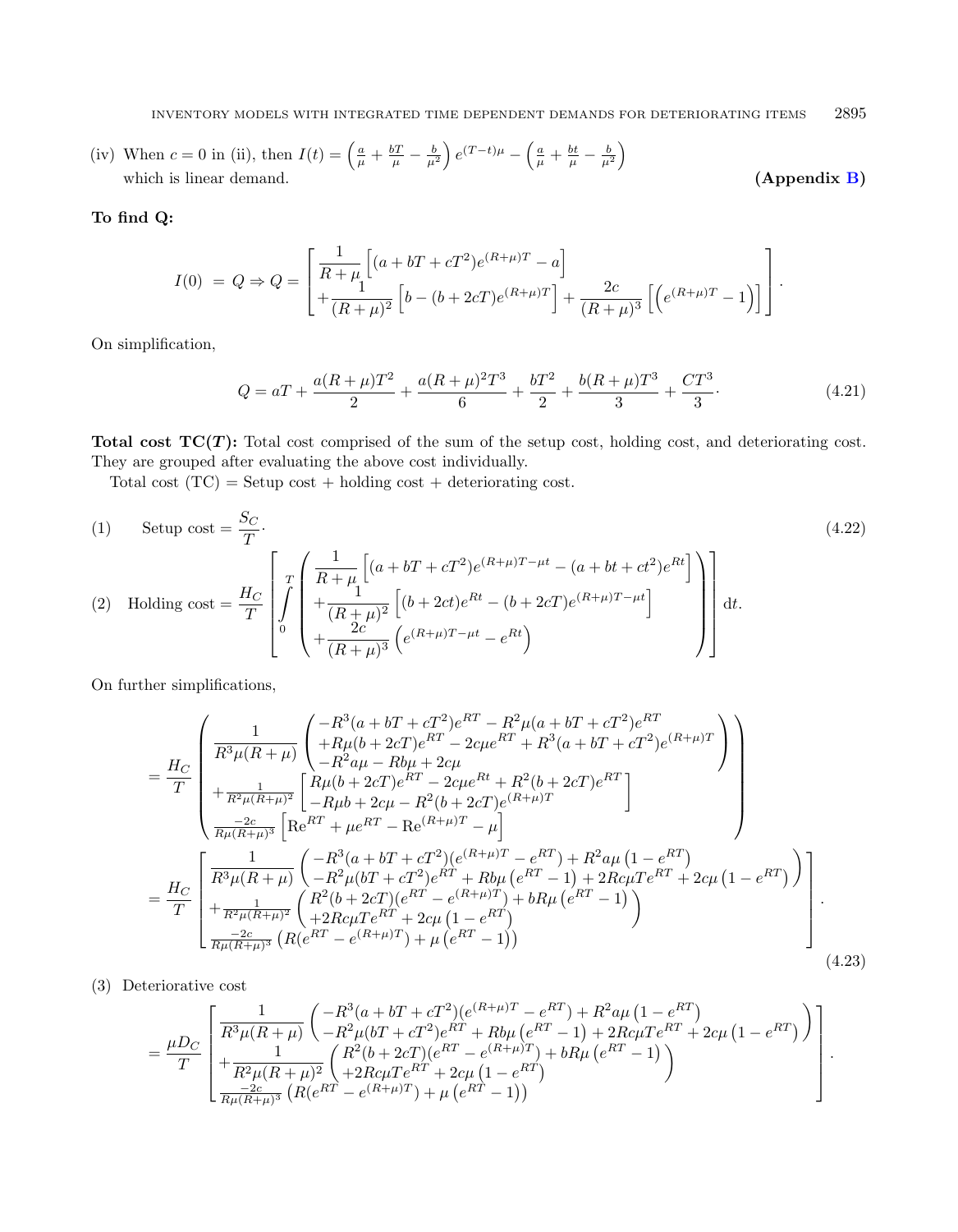Therefore, the total cost

$$
TC = \frac{S_C}{T} + \frac{H_C + \mu D_C}{T} \left[ \frac{\frac{1}{R^3 \mu (R + \mu)} \left( \frac{R^3 (a + bT + cT^2)(e^{(R + \mu)T} - e^{RT}) + R^2 a \mu (1 - e^{RT})}{-R^2 \mu (bT + cT^2)e^{RT} + R b \mu (e^{RT} - 1) + 2R c \mu T e^{RT}} \right) \right] + \frac{1}{R^2 \mu (R + \mu)^2} \left( \frac{R^2 (b + 2cT)(e^{RT} - e^{(R + \mu)T}) + bR \mu (e^{RT} - 1)}{+2R c \mu T e^{RT} + 2c \mu (1 - e^{RT})} \right) \left( \frac{-2c}{R \mu (R + \mu)^3} \left( R (e^{RT} - e^{(R + \mu)T}) + \mu (e^{RT} - 1) \right) \right)
$$
(4.24)

Optimality conditions:

<span id="page-13-0"></span>
$$
\frac{\mathrm{d}}{\mathrm{d}T}\mathrm{TC}(T) = 0 \text{ and } \frac{\mathrm{d}^2}{\mathrm{d}T^2}\mathrm{TC}(T) > 0.
$$

Differentiate the equation  $(4.24)$  with respect to T

$$
\frac{d}{dT} = \begin{bmatrix}\nS_C + (H_C + \mu D_C) & \left(T\left[R^3\left(a + bT + cT^2\right)\left((R + \mu)e^{(R + \mu)T} - \text{Re}^{RT}\right) + R^3(b + 2cT)e^{(R + \mu)T}\left(-e^{RT}\right)\right] \\
-\frac{1}{R^3\mu(R + \mu)} & -R^3\left(a + bT + cT^2\right)\left(e^{(R + \mu)T} - e^{RT}\right) + R^3a\mu Te^{RT} \\
-\frac{1}{R^3\mu(R + \mu)} & -R^2a\mu\left(1 - e^{RT}\right) - R^2\mu T\left\{(bT + cT^2) \text{Re}^{RT} + (b + 2CT)e^{RT}\right\} \\
+ R^2\mu\left(bT + cT^2\right)e^{RT} + R^3b\mu Te^{RT} - Rb\mu\left(e^{RT} - 1\right) \\
+ 2R^2c\mu T^2e^{RT} - 2Rc\mu Te^{RT} - 2c\mu\left(1 - e^{RT}\right) \\
+\frac{1}{R^2\mu(R + \mu)^2} & -R^2(b + 2cT)\left(e^{RT} - (R + \mu)e^{(R + \mu)T}\right) + R^2b\mu Te^{RT} - Rb\mu\left(e^{RT} - 1\right) \\
+ 2R^2c\mu T^2e^{RT} - 2Rc\mu Te^{RT} - 2c\mu\left(1 - e^{RT}\right) \\
+ 2R^2c\mu T^2e^{RT} - 2Rc\mu Te^{RT} - 2c\mu\left(1 - e^{RT}\right)\n\end{bmatrix} = 0.
$$

This should be equal to

$$
\begin{pmatrix}\n\frac{1}{R^{3}\mu(R+\mu)}\n\begin{pmatrix}\nR^{3}T\left(a+bT+cT^{2}\right)\left((R+\mu)e^{(R+\mu)T}-\text{Re}^{RT}\right)+R^{3}T(b+2cT) \\
(e^{(R+\mu)T}-e^{RT})-R^{3}\left(a+bT+cT^{2}\right)\left(e^{(R+\mu)T}-e^{RT}\right) \\
-R^{3}a\muTe^{RT}-R^{2}a\mu\left(1-e^{RT}\right)-R^{3}\mu T\left(bT+cT^{2}\right)e^{RT} \\
-R^{2}\mu T(b+2cT)e^{RT}+R^{2}\mu\left(bT+cT^{2}\right)e^{RT}+R^{2}b\mu Te^{RT} \\
-Rb\mu\left(e^{RT}-1\right)+2R^{2}c\mu T^{2}e^{RT}-2Rc\mu Te^{RT}-2c\mu\left(1-e^{RT}\right)\n\end{pmatrix} \\
+\frac{1}{R^{2}\mu(R+\mu)^{2}}\n\begin{pmatrix}\nR^{2}(b+2cT)T\left(\text{Re}^{RT}-(R+\mu)e^{(R+\mu)T}\right)+2R^{2}CT\left(e^{RT}-e^{(R+\mu)T}\right) \\
-R^{2}(b+2cT)\left(e^{RT}-e^{(R+\mu)T}\right)+R^{2}b\mu Te^{RT}-Rb\mu\left(e^{RT}-1\right) \\
+2R^{2}c\mu T^{2}e^{RT}-2Rc\mu Te^{RT}-2c\mu\left(1-e^{RT}\right)\n\end{pmatrix} \\
-\frac{2c}{R\mu(R+\mu)^{3}}\n\begin{pmatrix}\nRT\left(\text{Re}^{RT}-(R+\mu)e^{(R+\mu)T}\right)-R\left(e^{RT}-e^{(R+\mu)T}\right) \\
+R\mu Te^{RT}-\mu\left(e^{RT}-1\right)\n\end{pmatrix} = \frac{S_{C}}{H_{C}+\mu D_{C}}\n\end{pmatrix}
$$

The above equation is the optimum solution in a higher-order equation and it is solved by using Mat lab. But, for the reader's convenience, the above equation is reduced to forth order equation and it is solved by using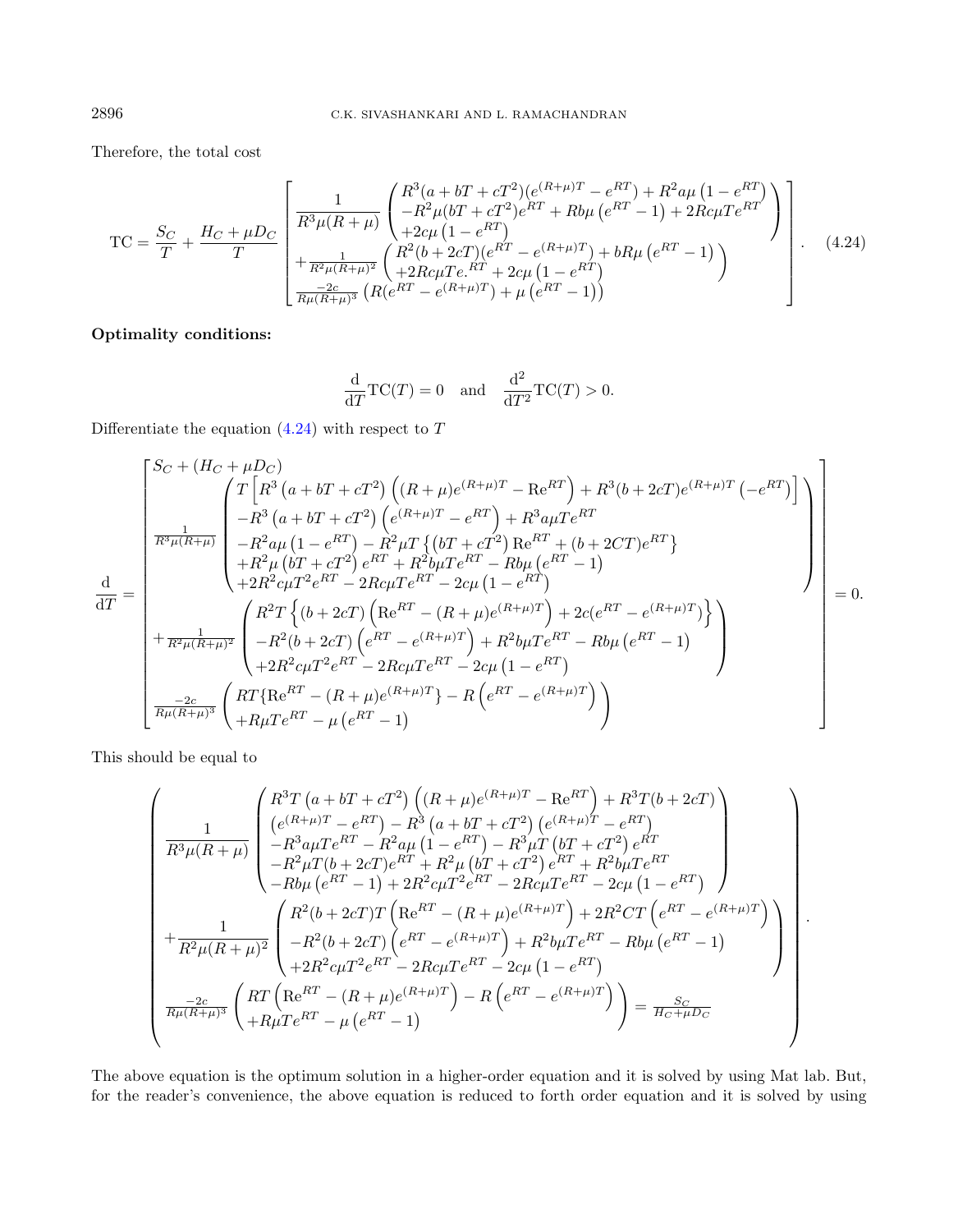Visual Basic 6.0. On simplification, the fourth-order equation is

$$
\begin{pmatrix}\n102R^2c\mu + 18R^4b + 33R^3b\mu + 43R^2b\mu^2 + 9R^5a + 36R^4a\mu \\
+ 57R^3a\mu^2 + 45R^2a\mu^3 + 102Rc\mu^2 + 37Rb\mu^3 + 18Ra\mu^4 \\
+ 18c\mu^3 + 9b\mu^4 + 3a\mu^5 - 32R^2c\mu^2 - 32Rc\mu^3 + 18R^3c\n\end{pmatrix} T^4
$$
\n
$$
+ 8\begin{pmatrix}\n2R^3b + 9R^2b\mu + 2R^4a + 7R^3a\mu + 9R^2a\mu^2 + 6Rb\mu^2 \\
+ 5Ra\mu^2 + 2b\mu^3 + a\mu^4 - 5R^2b\mu^2 - 2Rb\mu^3\n\end{pmatrix} T^3
$$
\n
$$
+ 12a(R + \mu)^3T^2 = \frac{24(R + \mu)^3S_C}{H_C + \mu D_C}
$$
\n(4.25)

which is the optimum solution for  $T$  in the fourth-order equation.

#### Note:

 $(1)$  When  $R = 0$ 

$$
3\left(a\mu^2 + 3b\mu + 6c\right)T^4 + 8(a\mu + 2b)T^3 + 12aT^2 = \frac{24Sc}{H_C + \mu D_C}
$$

which is quadratic demand. (Appendix [C\)](#page-20-0)

(2) When  $R = 0$ ;  $c = 0$ 

$$
3\mu(a\mu + 3b)T^{4} + 8(a\mu + 2b)T^{3} + 12a^{2} = \frac{24S_{C}}{H_{C} + \mu D_{C}}
$$

which is a linear demand. (Appendix [B\)](#page-19-0)

(3) When  $a = Y$ ;  $b = c = 0$ 

$$
3(3R^3 + 6R^2\mu + 4R\mu^2 + \mu^3)T^4 + 8(2R^2 + 3R\mu + \mu^2)T^3 + 12(R + \mu)T^2 = \frac{24(R + \mu)S_C}{D(H_C + \mu D_C)}
$$

which is CCD. (As per model 1)

(4) When the higher-order equation equal to zero, then  $T = \sqrt{\frac{2S_C}{Y(H_C + \mu D_C)}}$ which is standard inventory models. (Appendix [A\)](#page-18-1)

Numerical example: let us consider the cost parameters

 $Y = 5000$  units,  $H_C = 7$ ,  $D_C = 50$ ,  $S_C = 150$ ,  $\mu = 0.01$ ,  $R = 0.1$ ,  $a = 4000$ ,  $b = 3700$ ,  $c = 2400$ .

#### Optimum solution

The forth order equation is  $T^4 + 1.2266T^3 + 0.9046T^2 - 0.0078 = 0$ , in which the roots are one positive real root, one negative real root and two complex roots. The positive root  $T = 0.0878$  is considered in this model. Therefore, Cycle time = 0.0878, Optimum Quantity  $Q^* = 420.71$ , Setup cost = 1708.12, Holding cost = 1132.20, Deteriorating  $\text{cost} = 80.87$ , Total  $\text{cost} = 2921.19$ .

The above Table [5,](#page-15-0) a study on the rate of the deteriorative items with cycle time, optimum quantity, setup cost, holding cost, deteriorating cost and total cost are observed. There is a positive relationship between the increase in the rate of deterioration for items  $\mu$  and setup costs, holding cost, deteriorating costs, and total costs, while there is a negative relationship between the increase in the rate of deterioration for items  $\mu$  and cycle time, and optimum quantity.

$$
f_{\rm{max}}(x)
$$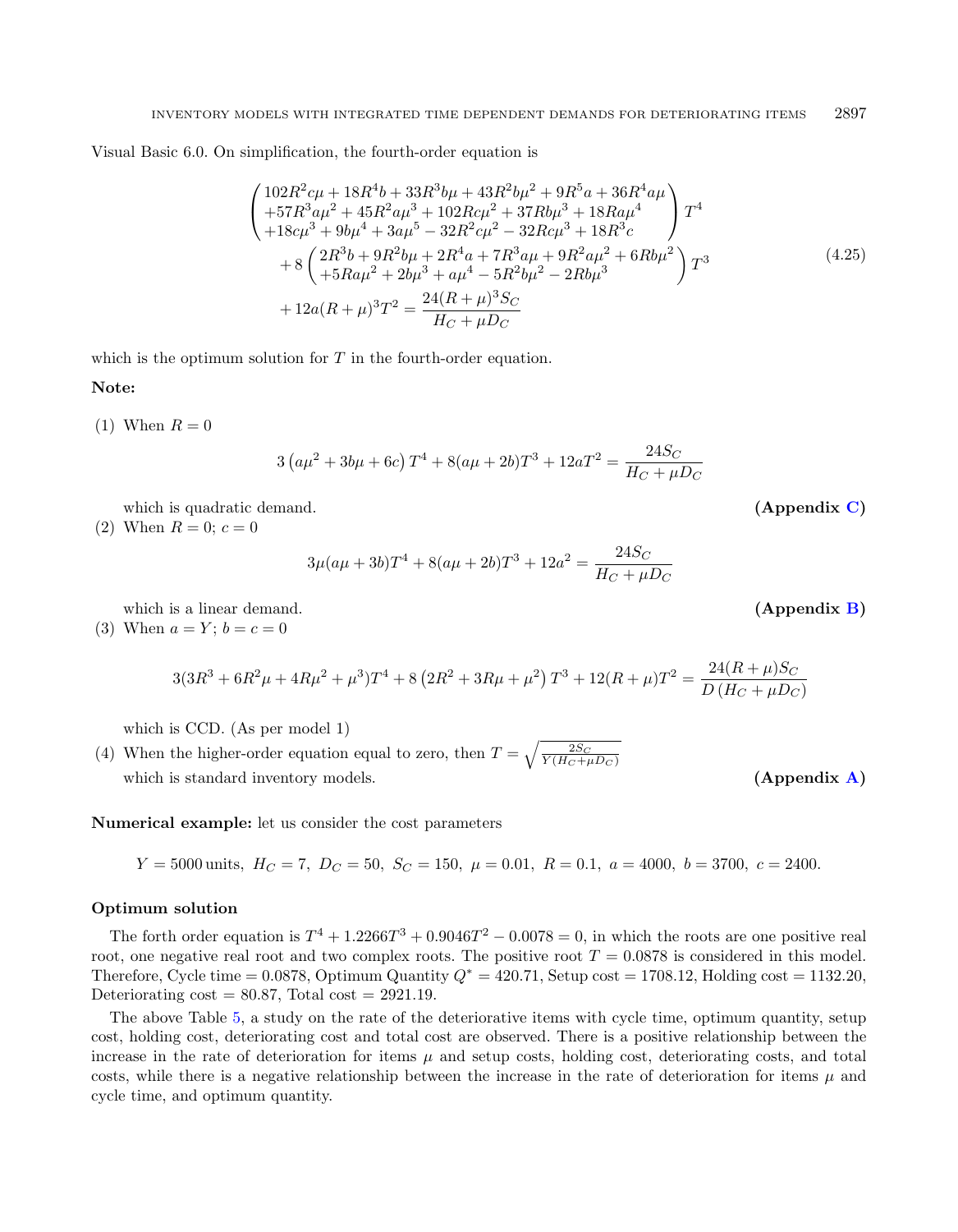| $\mu$ | T      | Q      | Setup cost | Holding cost | Deteriorating cost | Total cost |
|-------|--------|--------|------------|--------------|--------------------|------------|
| 0.01  | 0.0878 | 420.71 | 1708.12    | 1132.20      | 80.87              | 2921.19    |
| 0.02  | 0.0848 | 405.86 | 1768.82    | 1156.22      | 165.17             | 3090.22    |
| 0.03  | 0.0821 | 392.80 | 1826.04    | 1165.51      | 249.75             | 3241.32    |
| 0.04  | 0.0797 | 381.18 | 1880.34    | 1165.65      | 333.04             | 3379.04    |
| 0.05  | 0.0776 | 370.72 | 1932.14    | 1160.01      | 414.29             | 3506.45    |
| 0.06  | 0.0756 | 361.21 | 1981.82    | 1150.71      | 493.16             | 3625.69    |
| 0.07  | 0.0739 | 352.52 | 2029.67    | 1139.08      | 569.54             | 3738.29    |
| 0.08  | 0.0722 | 344.51 | 2075.90    | 1126.03      | 643.44             | 3845.37    |
| 0.09  | 0.0707 | 337.08 | 2120.71    | 1112.13      | 714.94             | 3947.79    |
| 0.10  | 0.0693 | 330.17 | 2164.26    | 1097.80      | 784.14             | 4046.22    |

<span id="page-15-0"></span>Table 5. Variation of rate of deteriorating items with inventory and total cost.

<span id="page-15-1"></span>

Figure 4. Relationship between rate of deteriorative items and total cost in quadratic integrated with continuous compound demand.

The graphical representations between total cost with rate of deteriorative items is given in Figure [4:](#page-15-1)

#### Sensitivity analysis:

Managerial insights: a sensitivity analysis is performed to study the effects of changes in the system parameters, rate of deteriorating items  $\mu$ , ordering cost per order  $(S_C)$ , holding cost per unit time  $(H_C)$ , deteriorating cost per unit time  $(D_C)$ , and rate of increase in demand  $(R)$  on optimal values that is optimal cycle time  $(T)$ , optimal quantity  $(Q)$ , setup cost, holding cost, deteriorating cost and total cost. The sensitivity analysis is performed by changing (increasing or decreasing) the parameter taking at a time, keeping the remaining parameters at their original values. The following influences are obtained from sensitivity analysis based on Table [6.](#page-16-0)

- (1) There is a positive relationship between the increase in the setup costs per set  $(S_C)$  and the cycle time, the optimum quantity, setup costs, holding costs, deteriorating costs, and total costs.
- (2) There is a positive relationship between the increase in the holding cost per unit time  $(H_C)$  and the setup cost, holding cost, and total cost while there is a negative relationship between the increase in the holding cost per unit time  $(H_C)$  and the cycle time, optimal quantity and deteriorating cost.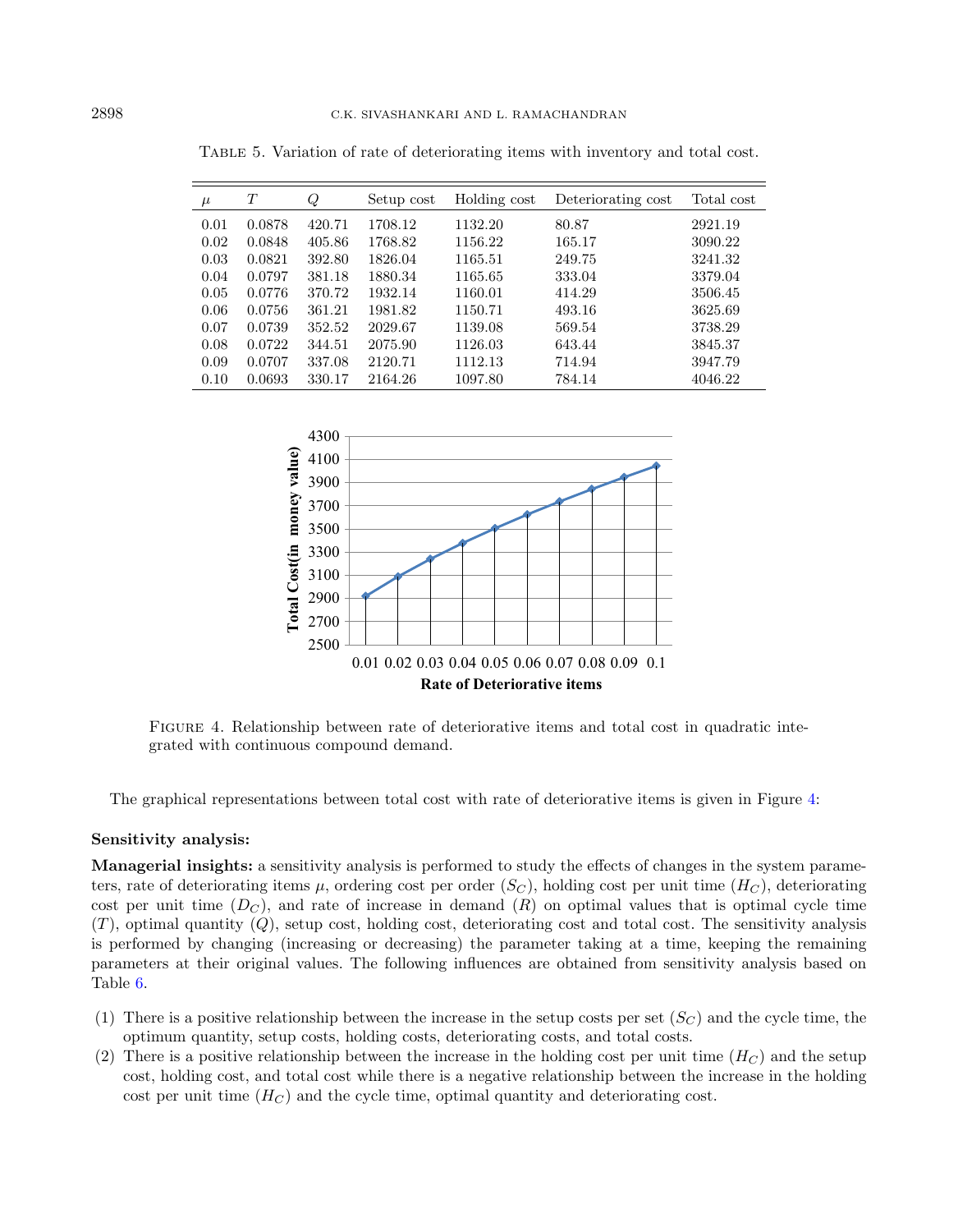| Cost parameters          |                   | $\overline{T}$ |                |            | Optimal values |                    |                      |
|--------------------------|-------------------|----------------|----------------|------------|----------------|--------------------|----------------------|
|                          |                   |                | $\overline{Q}$ | Setup cost | Holding cost   | Deteriorative cost | Total cost           |
|                          | $130\,$           | 0.0820         | 392.15         | 1583.91    | 1075.39        | $76.81\,$          | 2736.12              |
|                          | 140               | 0.0850         | 406.69         | 1647.01    | 1104.66        | 78.90              | 2830.57              |
| $S_C$                    | 150               | 0.0878         | 420.71         | 1708.12    | 1132.20        | 80.87              | 2921.19              |
|                          | 160               | 0.0905         | 434.25         | 1767.43    | 1158.19        | 82.72              | 3008.35              |
|                          | 170               | 0.0931         | 447.35         | 1825.10    | 1182.78        | 84.48              | 3092.37              |
|                          | $\overline{5}$    | 0.1015         | 489.81         | 1476.65    | 899.00         | 89.90              | 2465.56              |
|                          | $\,6$             | 0.0939         | 451.31         | 1596.87    | 1020.07        | 85.01              | 2701.95              |
| $H_C$                    | $\overline{7}$    | 0.0878         | 420.71         | 1708.12    | 1132.20        | 80.87              | 2921.19              |
|                          | 8                 | 0.0827         | 395.62         | 1812.14    | 1237.08        | 77.31              | 3126.54              |
|                          | $\boldsymbol{9}$  | 0.0785         | 374.57         | 1910.19    | 1335.94        | 74.21              | 3320.36              |
|                          | $\overline{30}$   | 0.0889         | 426.33         | 1686.49    | 1143.06        | 48.98              | 2878.54              |
|                          | $40\,$            | 0.0883         | 423.49         | 1697.34    | 1137.58        | 65.01              | 2899.94              |
| $\mathcal{D}\mathcal{C}$ | 50                | 0.0878         | 420.71         | 1708.12    | 1132.20        | 80.87              | 2921.19              |
|                          | 60                | 0.0872         | 417.98         | 1718.82    | 1126.89        | 96.59              | 2942.31              |
|                          | 70                | 0.0867         | 415.31         | 1729.45    | 1121.65        | 112.16             | 2963.29              |
|                          | 4300              | 0.0903         | 406.10         | 1660.29    | 1061.00        | 75.78              | 2797.08              |
|                          | 4450              | 0.0890         | 413.47         | 1684.35    | 1097.10        | 78.36              | 2859.81              |
| $\boldsymbol{a}$         | 4600              | 0.0878         | 420.71         | 1708.12    | 1132.20        | 80.87              | 2921.19              |
|                          | 4750              | 0.0866         | 427.82         | 1731.61    | 1166.36        | 83.31              | 2981.28              |
|                          | 4900              | 0.0854         | 434.82         | 1754.83    | 1199.64        | 85.68              | 3040.17              |
|                          | 3400              | 0.0881         | 421.12         | 1701.99    | 1129.82        | 80.70              | $\overline{2912.51}$ |
|                          | 3550              | 0.0879         | 420.91         | 1705.06    | 1131.01        | 80.78              | 2916.86              |
| $\boldsymbol{b}$         | 3700              | 0.0878         | 420.71         | 1708.12    | 1132.20        | 80.87              | 2921.19              |
|                          | 3850              | 0.0876         | 420.50         | 1711.16    | 1133.37        | 80.95              | 2925.49              |
|                          | 4000              | 0.0875         | 420.31         | 1714.19    | 1134.54        | $81.03\,$          | 2929.77              |
|                          | $\overline{2100}$ | 0.0878         | 420.81         | 1707.46    | 1177.17        | 84.08              | 2968.72              |
|                          | 2250              | 0.0878         | 420.76         | 1707.79    | 1154.67        | 82.47              | 2944.95              |
| $\boldsymbol{c}$         | 2400              | 0.0878         | 420.71         | 1708.12    | 1132.20        | 80.87              | 2921.19              |
|                          | 2550              | 0.0877         | 420.66         | 1708.44    | 1109.93        | 79.26              | 2897.45              |
|                          | 2700              | 0.0877         | 420.61         | 1708.77    | 1087.29        | 77.66              | 2873.73              |
|                          | 0.05              | 0.0878         | 418.81         | 1712.06    | 884.34         | 63.16              | 2659.58              |
|                          | 0.10              | 0.0877         | 420.71         | 1708.12    | 1132.20        | 80.87              | 2921.19              |
|                          | 0.15              | 0.0876         | 421.25         | 1709.45    | 1239.36        | 88.52              | 3037.35              |
|                          | 0.20              | 0.0875         | 421.39         | 1712.34    | 1298.59        | 92.75              | 3103.69              |
|                          | 0.25              | 0.0874         | 421.36         | 1715.87    | 1336.06        | 95.43              | 3147.37              |
| $\boldsymbol{R}$         | 0.30              | 0.0872         | 421.25         | 1719.74    | 1361.86        | 97.27              | 3178.88              |
|                          | $0.35\,$          | 0.0870         | 421.08         | 1723.79    | 1380.69        | 98.62              | 3203.10              |
|                          | 0.40              | 0.0868         | 420.88         | 1727.94    | 1395.01        | 99.64              | 3222.60              |
|                          | 0.45              | 0.0865         | 420.66         | 1732.17    | 1406.25        | 100.44             | 3238.87              |
|                          | 0.50              | 0.0863         | 420.43         | 1736.45    | 1515.30        | 101.09             | 3252.85              |

<span id="page-16-0"></span>Table 6. Effect of Demand and cost parameters on optimal values in quadratic integrated with continuous compound demand.

- (3) There is a positive relationship between the increase in the rate of demand  $(R)$  and the optimum quantity, holding cost, deteriorative cost and total cost, while there is a negative relationship between the increase in the rate of demand  $(R)$  and the cycle time, and setup cost.
- (4) Similarly, other parameters, rate of deteriorating items  $D<sub>C</sub>$ , initial demand "a" and demands based on time "b" and "c" can also be observed from Table [6.](#page-16-0)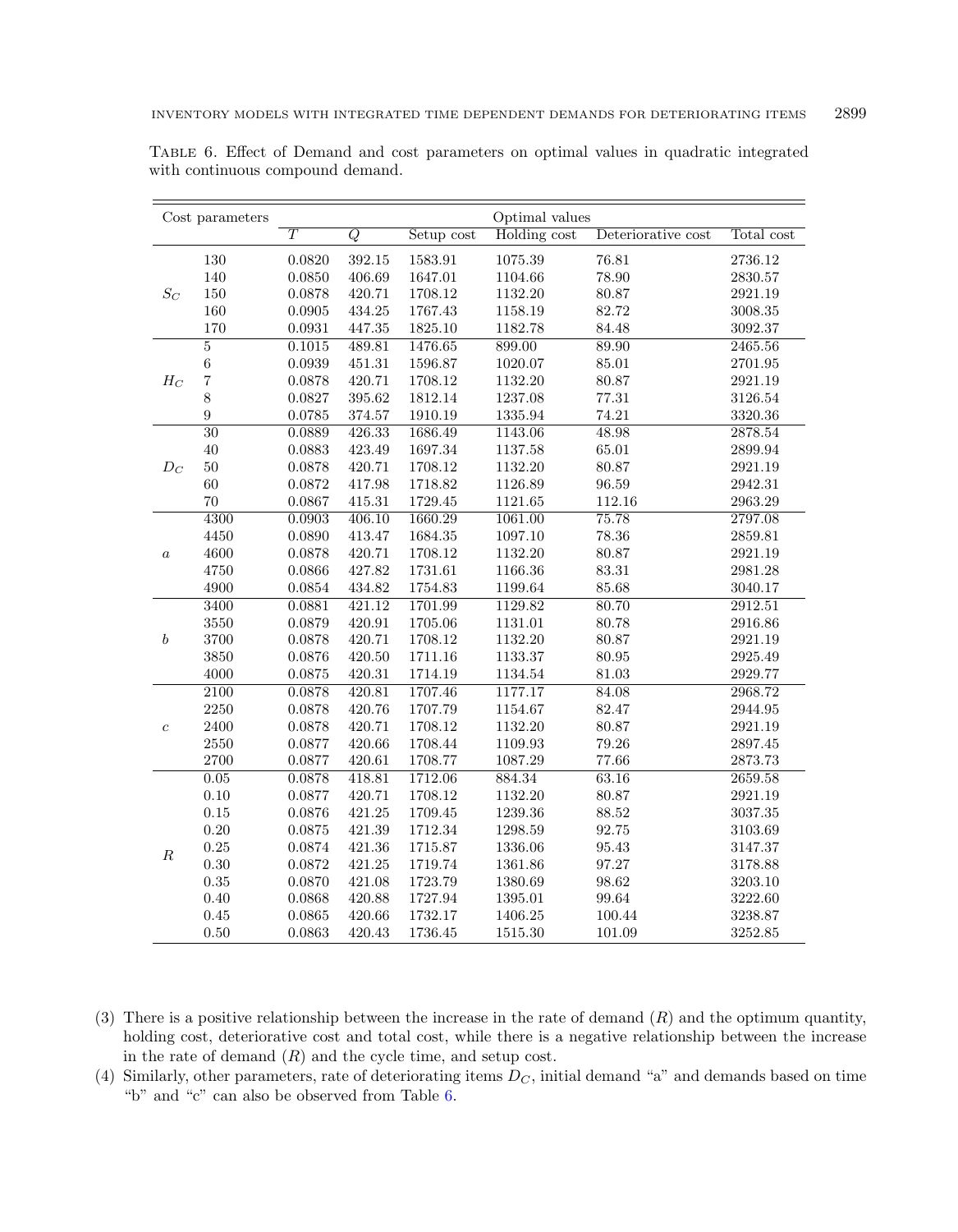| Item of cost       | CCD     | Linear with CCD | Quadratic with CCD |
|--------------------|---------|-----------------|--------------------|
| Setup cost         | 1687.45 | 1706.04         | 1708.12            |
| Holding cost       | 1565.27 | 1515.40         | 1132.20            |
| Deteriorative cost | 111.80  | 108.24          | 80.87              |
| Total cost         | 3364.53 | 3329.73         | 2921.19            |

**Holding Cost Setup Cost** 1800 1710 1600 1705 1400 **Total Cost** 1700 **Total Cost** 1200 1000 1695 800 1690 600 1685 400 1680 200  $\pmb{0}$ 1675  $CCD$ Linear with Quadratic CCD Linear with CCD Quadratic with CCD with CCD  $CCD$ 120 **Total Cost** 100 3400 3300 **Total Cost** 80 3200 Cost 3100 60 3000 **Total** 40 2900 2800 20 2700  $\mathsf{o}\xspace$ 2600 CCD Linear with Quadratic CCD Quadratic Linear CCD with CCD with CCD with CCD

<span id="page-17-2"></span>Figure 5. Relationship between constant demand and continuous compound demand.

## 5. Comparative study

<span id="page-17-0"></span>The relationship between continuous compound demand, linear demand integrated with continuous compound demand, and quadratic demand integrated with continuous compound demand is presented in the following table. From Table [7,](#page-17-1) it is observed that The setup cost is lower in constant demand than in linear CCD and quadratic CCD. The holding cost, deterioration cost, and total cost are lower for quadratic CCD compared to CDD and linear CCD (Fig. [5\)](#page-17-2).

<span id="page-17-1"></span>Table 7. Relationship between CCD, Linear with CCD and Quadratic with CCD.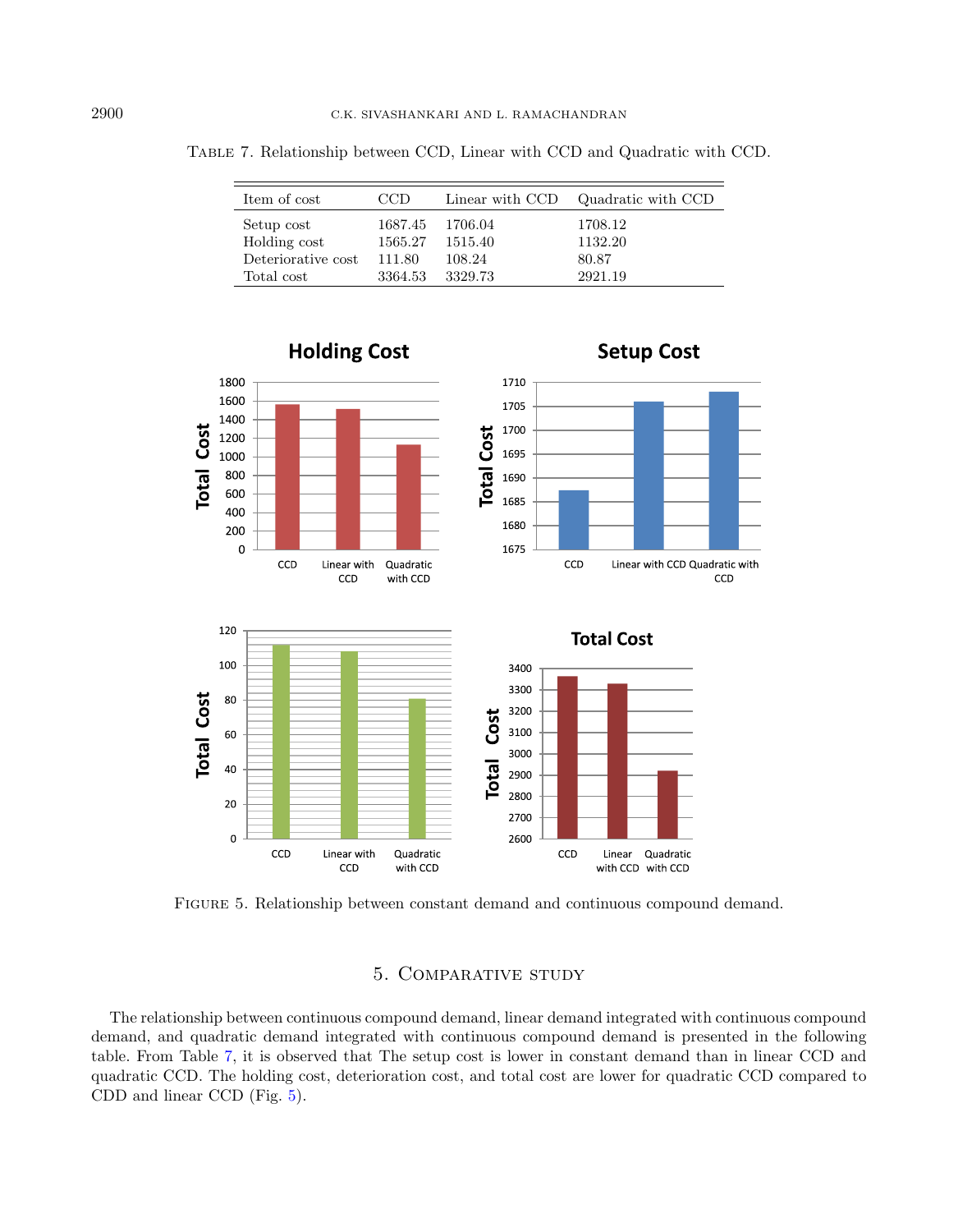#### 6. Conclusion

<span id="page-18-0"></span>This paper considers inventory models with integrated time-dependent demands in third-order equations. The setup cost is lower in constant demand than in linear CCD and quadratic CCD. The holding cost, deterioration cost, and total cost are lower for quadratic CCD compared to CDD and linear CCD. There is a positive relationship between the increase in the rate of deterioration for items  $\mu$  and setup costs, deteriorating costs. and total costs, while there is a negative relationship between the increase in the rate of deterioration for items  $\mu$  and cycle time, optimum quantity, and holding cost. There is a positive relationship between the increase in the setup costs per set  $(S_C)$  and the cycle time, the optimum quantity, setup costs, holding costs, deteriorating costs, and total costs. There is a positive relationship between the increase in the holding cost per unit time  $(H_C)$  and the setup cost, holding cost, and total cost while there is a negative relationship between the increase in the holding cost per unit time  $(H_C)$  and the cycle time, optimal quantity and deteriorating cost. There is a positive relationship between the increase in the rate of demand  $(R)$  and the setup cost and total cost, while there is a negative relationship between the increase in the rate of demand  $(R)$  and the cycle time, optimum quantity, holding cost, and cost of deterioration. There is no reduction in cost sensitivity.

Several extensions that could be made to this research are:

- (1) In this study of inventory models, demand is a continuous compound. The analysis of probabilistic demand can be another addition to this report.
- (2) The Inventory models developed in this research are for a single period only. We can take the Inventory models with multiple items into consideration for further research.
- (3) The developed inventory models in this study introduce only one concept at a time. In the future, models with the combination of several concepts may be used to determine the optimal policies.
- (4) The proposed model can assist the manufacturer and retailer in accurately determining the optimal quantity, cycle time, and inventory total cost. Moreover, the proposed inventory model can be used in inventory control of certain items such as food items, fashionable commodities, stationery stores, and others.

## Appendix A. EOQ inventory model for deteriorating items

<span id="page-18-1"></span>The inventory level at  $I(t)$  at time t is represented by the following differential equation.

$$
\frac{\mathrm{d}I(t)}{\mathrm{d}t} + \mu I(t) = -Y; \quad 0 \le t \le T_1
$$

with the boundary conditions

$$
I(0) = Q; \quad I(T) = 0;
$$

The solutions of the above differential equation with the boundary conditions are

$$
I(t) = \frac{Y}{\mu} \left[ e^{\mu(T_1 - t)} - 1 \right]
$$
  
\n
$$
I(0) = Q_1 \Rightarrow \frac{Y}{\mu} \left[ e^{\mu T_1} - 1 \right] = Q_1.
$$
 Therefore,  $Q_1 = YT_1.$ 

Therefore, total cost = setup cost and holding cost and deteriorating cost

(1) Setup cost = 
$$
\frac{S_C}{T}
$$

(2) Holding cost = 
$$
\frac{H_C}{T} \int_{0}^{T_1} I(t)dt = \frac{H_C}{T} \int_{0}^{T_1} \frac{Y}{\mu} \left(e^{\mu(T_1 - t)} - 1\right) dt
$$
  
=  $\frac{YH_C}{\mu^2 T} \left[\mu T - e^{\mu T} + 1\right] = \frac{DH_C}{\mu^2 T} \left[e^{\mu T} - \mu T - 1\right] = \frac{YH_C T}{2}.$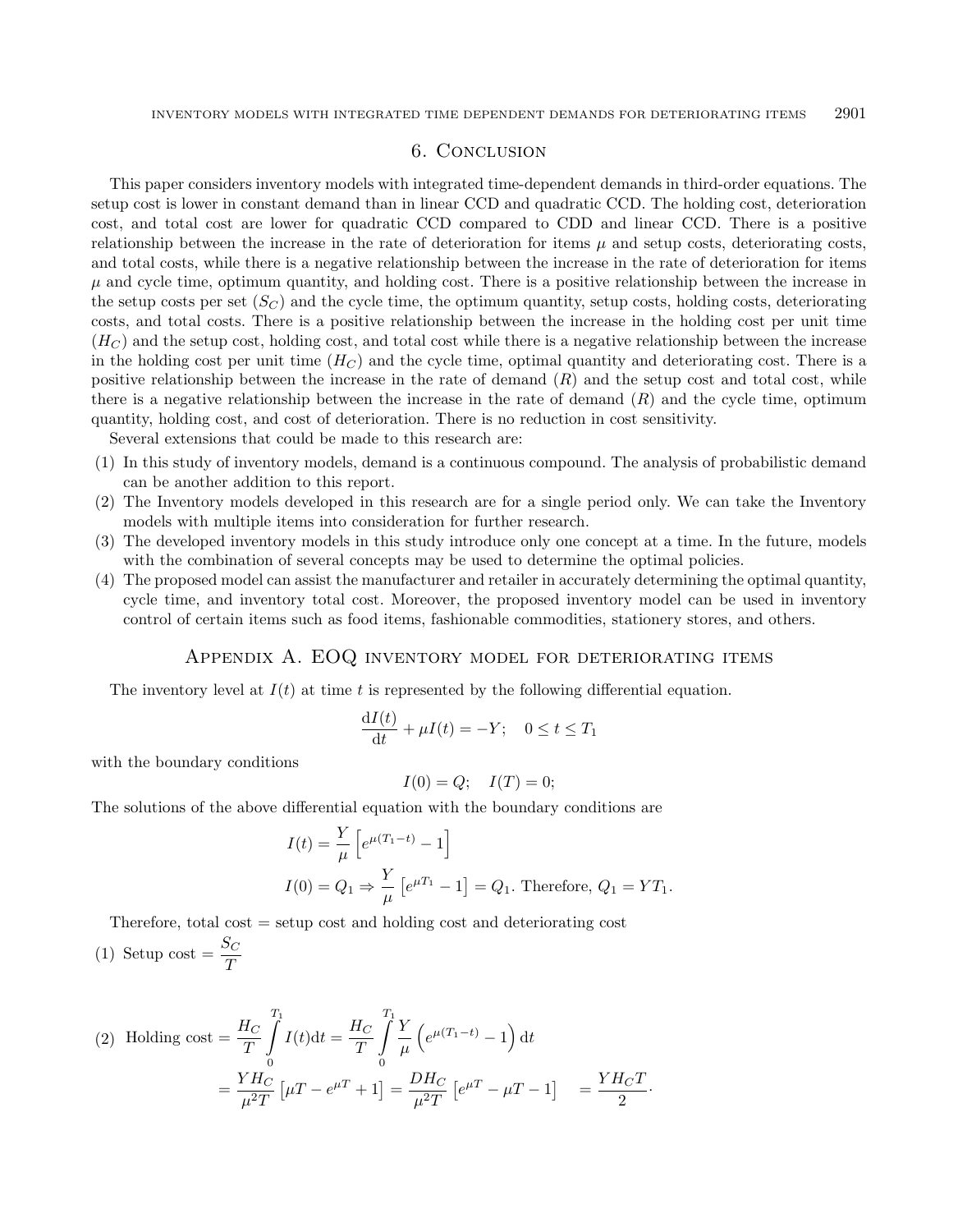(3) Determining cost = 
$$
\frac{\mu D_C}{T} \int_{0}^{T_1} I(t) dt = \frac{\mu D_C}{T} \int_{0}^{T_1} \frac{Y}{\mu} \left( e^{\mu(T_1 - t)} - 1 \right) dt = \frac{Y \mu D_C T}{2}
$$
  
Therefore,  $S_C = Y(H_C + \mu D_C)T$ 

$$
\text{TC} = \frac{S_C}{T} + \frac{Y(H_C + \mu D_C)T}{2} \cdot
$$

·

**Optimality**: it can be easily shown that  $TC(T)$  is a convex function in T. Hence, an optimal cycle time T can be calculated from

$$
\frac{\mathrm{d}}{\mathrm{d}T}\mathrm{TC}(T) = 0 \quad \text{and} \quad \frac{\mathrm{d}^2}{\mathrm{d}T^2}\mathrm{TC}(T) > 0.
$$

Differentiate the total cost equation with respect to  $T$ ,

$$
\frac{\mathrm{d}(\text{TC})}{\mathrm{d}T} = -\frac{S_C}{T^2} + \frac{Y(H_C + \mu D_C)}{2} = 0
$$
  

$$
T = \sqrt{\frac{2S_C}{Y(H_C + \mu D_C)}} \quad \text{and} \quad Q = YT = \sqrt{\frac{2YS_C}{(H_C + \mu D_C)}}.
$$

#### Numerical example:

 $Y = 5000, S_C = 150, H_C = 7, \mu = 0.01; D_C = 50.$ 

#### Optimum solution:

 $T = 0.08944$ ,  $Q = 286.04$ , Setup cost = 1677.10, Holding cost = 1570.97, Deteriorating cost = 112.21, Total  $cost = 3360.28.$ 

## Appendix B. EOQ inventory model with linear demand

<span id="page-19-0"></span>This model has developed a deteriorating inventory model in which demand is a linear function of time that is  $a + bt$ , where  $a > 0, b \neq 0$ , at time t and "a" stands for the initial demand and "b" is a positive trend.

$$
\frac{\mathrm{d}}{\mathrm{d}t}I(t) + \mu I(t) = -(a + bt); \ \ 0 < t < T.
$$

The boundary conditions are  $I(0) = Q, I(T) = 0$ .

The solutions of above differential equation with the boundary conditions are

$$
I(t) = \left(\frac{a}{\mu} + \frac{bT}{\mu} - \frac{b}{\mu^2}\right)e^{\mu(T-t)} - \frac{a}{\mu} - \frac{bt}{\mu} + \frac{b}{\mu^2}.
$$

Total cost  $=$  setup cost  $+$  holding cost  $+$  deteriorating cost.

(1) Setup cost =  $\frac{S_C}{T}$ .

(2) Holding cost 
$$
=
$$
  $\frac{H_C}{T} \int_{o}^{T} \left[ \left( \frac{a}{\mu} + \frac{bT}{\mu} - \frac{b}{\mu^2} \right) e^{\mu(T-t)} - \frac{a}{\mu} - \frac{bt}{\mu} + \frac{b}{\mu^2} \right] dt$ .

On simplification,

$$
= \frac{H_C}{T} \left[ \frac{1}{\mu} \left( \frac{a}{\mu} + \frac{bT}{\mu} - \frac{b}{\mu^2} \right) (e^{\mu T} - 1) - \frac{aT}{\mu} - \frac{bT^2}{2\mu} + \frac{bT}{\mu^2} \right].
$$

(3) Deteriorating cost  $=\frac{\mu D_C}{T}$  $\lceil 1 \rceil$  $\mu$  $\int a$  $\frac{a}{\mu}+\frac{bT}{\mu}$  $\frac{dT}{\mu}-\frac{b}{\mu^2}$  $\mu^2$  $\int (e^{\mu T}-1) - \frac{aT}{2}$  $\frac{dT}{\mu}-\frac{bT^2}{2\mu}$  $\frac{bT^2}{2\mu}+\frac{bT}{\mu^2}$  $\mu^2$  $\big]$  . Therefore, total cost = setup cost + holding cost + deteriorating cost.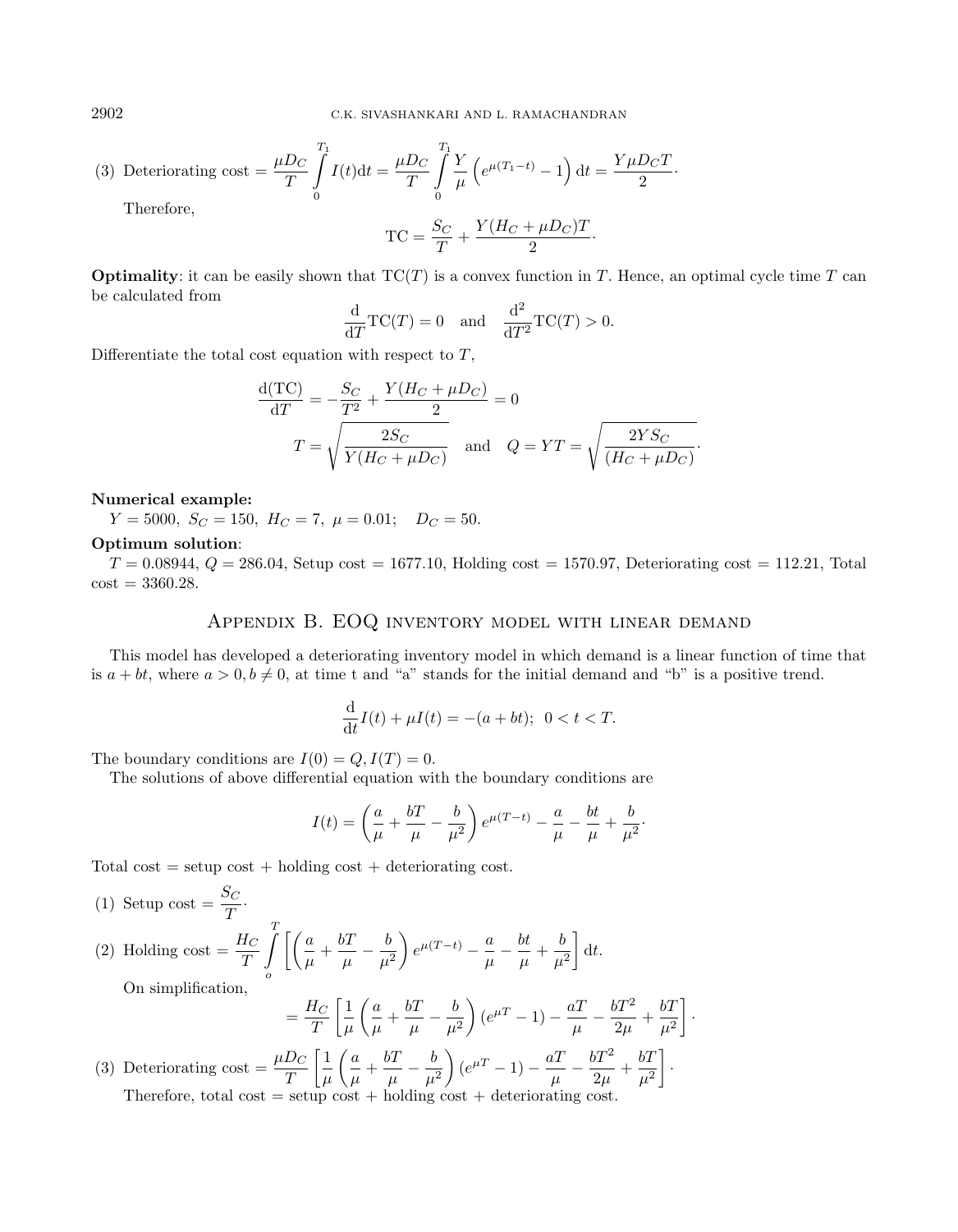$$
TC = \frac{S_C}{T} + \frac{H_C + \mu D_C}{T} \left[ \frac{1}{\mu} \left( \frac{a}{\mu} + \frac{bT}{\mu} - \frac{b}{\mu^2} \right) (e^{\mu T} - 1) - \frac{aT}{\mu} - \frac{bT^2}{2\mu} + \frac{bT}{\mu^2} \right].
$$

Differentiating the total cost equation with respect to  $T$ , then

$$
\left(\frac{aT}{\mu} + \frac{bT^2}{\mu} - \frac{bT}{\mu^2}\right)e^{\mu T} + \frac{bT}{\mu^2}(e^{\mu T} - 1) - \frac{1}{\mu}\left(\frac{a}{\mu} + \frac{bT}{\mu} - \frac{b}{\mu^2}\right)(e^{\mu T} - 1) - \frac{bT^2}{2\mu} = \frac{S_C}{H_C + \mu D_C}.
$$

On simplifications,

$$
2(a\mu + 2b)T^3 + 3aT^2 = \frac{6S_C}{H_C + \mu D_C}
$$

which is the equation for optimum solution in the third-order equation.

Note: when the higher-order equation equal to zero, then  $T = \sqrt{\frac{2S_C}{Y(H_C + \mu D_C)}}$  which is the standard inventory model.

#### Numerical example:

 $Y = 5000, S_C = 150, H_C = 7, \mu = 0.01, D_C = 50, a = 4650, b = 3985.$ 

**Optimum solution:** the optimum equation is  $16033T^3 + 13950T^2 - 120 = 0$ . The values of T are 0.08837,  $-0.85996, -0.09849$ . Here, the T has one positive real root and two negatives real roots. Here, the positive real root  $T = 0.08837$  is considered.

Therefore,  $T = 0.08837$ ,  $Q = 441.85$ , Setup cost = 1697.40, Holding cost = 1511.25, Deteriorating cost = 107.94, Total cost =  $3316.59$ .

## Appendix C. EOQ inventory model with quadratic demand

<span id="page-20-0"></span>This model has developed a deteriorating inventory model in which demand is a quadratic function of time that is  $a + bt + ct^2$ , where  $a > 0, b \neq 0$ , at time t and "a" stands for the initial demand and "b" is a positive trend.

$$
\frac{\mathrm{d}}{\mathrm{d}t}I(t) + \mu I(t) = -(a + bt + ct^2); \ 0 < t < T.
$$

The boundary conditions are  $I(0) = Q$ ,  $I(T) = 0$ .

The solutions of above differential equation with the boundary conditions are

$$
I(t) = \left(\frac{a + bT + cT^2}{\mu} - \frac{b + 2cT}{\mu^2} + \frac{2c}{\mu^3}\right)e^{\mu(T-t)} - \frac{a + bt + ct^2}{\mu} + \frac{b + 2ct}{\mu^2} - \frac{2c}{\mu^3}
$$

·

Therefore, total cost = setup cost + holding cost + deteriorating cost.

(1) Setup cost = 
$$
\frac{S_C}{T}
$$
.  
\n(2) Holding cost =  $\frac{H_C}{T} \int_0^T \left[ \left( \frac{a + bT + cT^2}{\mu} - \frac{b + 2cT}{\mu^2} + \frac{2c}{\mu^3} \right) e^{\mu(T-t)} \right] dt$ .  
\nOn simplifications, =  $\frac{H_C}{T} \left[ \frac{1}{\mu} \left( \frac{a + bT + cT^2}{\mu} - \frac{b + 2ct}{\mu^2} - \frac{b + 2cT}{\mu^2} + \frac{2c}{\mu^3} \right) (e^{\mu T} - 1) \right]$ .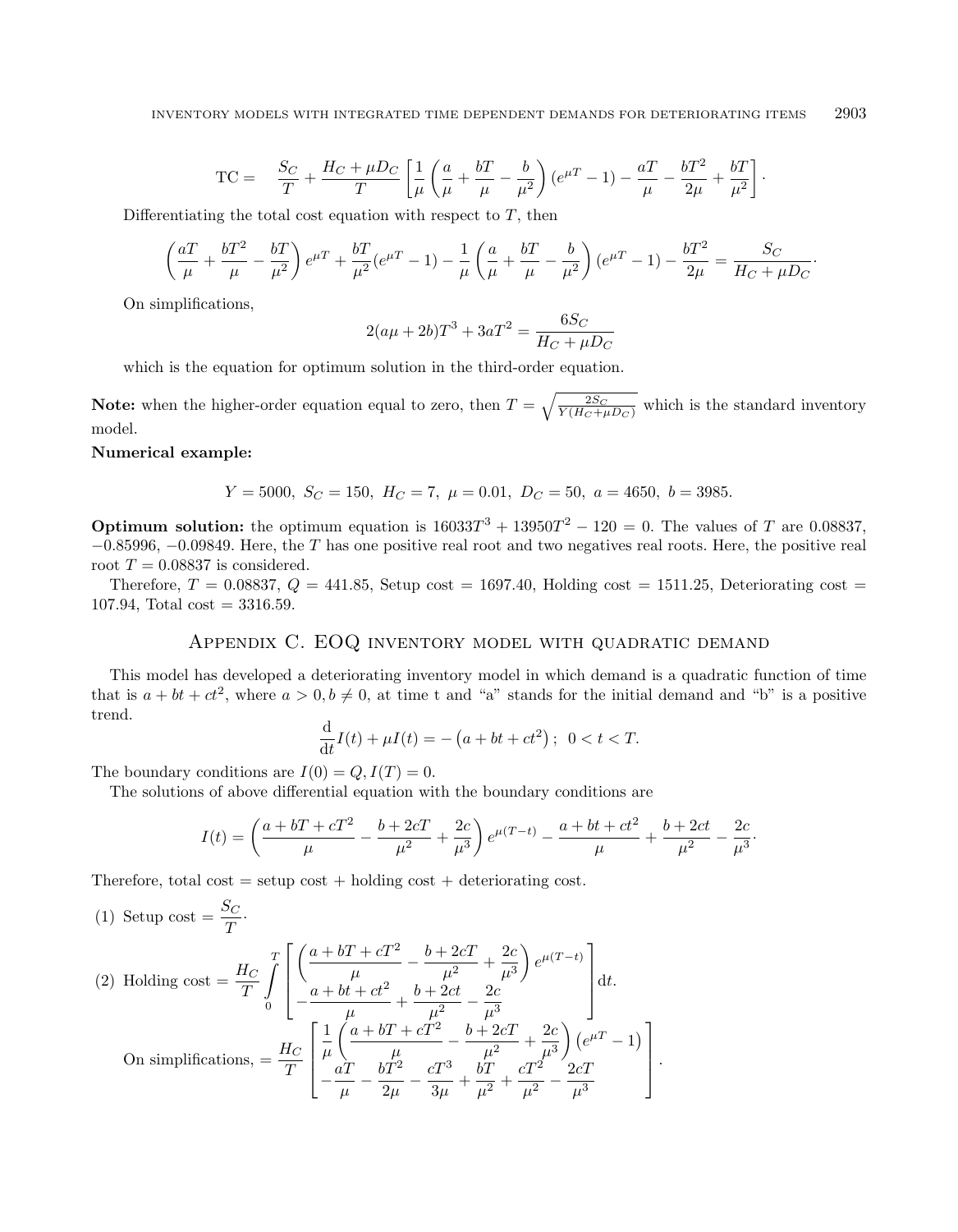2904 C.K. SIVASHANKARI AND L. RAMACHANDRAN

(3) Determining cost 
$$
= \frac{\mu D_C}{T} \left[ \frac{1}{\mu} \left( \frac{a + bT + cT^2}{\mu} - \frac{b + 2cT}{\mu^2} + \frac{2c}{\mu^3} \right) (e^{\mu T} - 1) \right]
$$

$$
- \frac{aT}{\mu} - \frac{bT^2}{2\mu} - \frac{cT^3}{3\mu} + \frac{bT}{\mu^2} + \frac{cT^2}{\mu^2} - \frac{2cT}{\mu^3}
$$

$$
TC = \frac{S_C}{T} + \frac{H_C + \mu D_C}{T} \left[ \frac{\left( \frac{a + bT + cT^2}{\mu^2} - \frac{b + 2cT}{\mu^3} + \frac{2c}{\mu^4} \right) (e^{\mu T} - 1) \right]
$$

$$
- \frac{aT}{\mu} - \frac{bT^2}{2\mu} - \frac{cT^3}{3\mu} + \frac{bT}{\mu^2} + \frac{cT^2}{\mu^2} - \frac{2cT}{\mu^3}
$$

Differentiating the total cost equation with respect to  $T$ , then

$$
\frac{\mathrm{d}}{\mathrm{d}T}(TC) = -S_C + (H_C + \mu D_C) \n\left[ T \left\{ \left( \frac{a}{\mu^2} + \frac{bT}{\mu^2} + \frac{cT^2}{\mu^2} - \frac{b}{\mu^3} - \frac{2cT}{\mu^3} + \frac{2c}{\mu^4} \right) \mu e^{\mu T} + \left( \frac{b}{\mu^2} + \frac{2cT}{\mu^2} - \frac{2c}{\mu^3} \right) (e^{\mu T} - 1) \right\} \right] = 0.
$$
\n
$$
- \left( \frac{a}{\mu^2} + \frac{bT}{\mu^2} + \frac{cT^2}{\mu^2} - \frac{b}{\mu^3} - \frac{2cT}{\mu^3} + \frac{2c}{\mu^4} \right) (e^{\mu T} - 1) + T^2 \left( \frac{c}{\mu^2} - \frac{b}{2\mu} - \frac{2cT}{3\mu} \right) \right] = 0.
$$

and

$$
\frac{\mathrm{d}^2}{\mathrm{d}T^2}(\text{TC}) > 0 \left[ \frac{\left(\frac{aT}{\mu} + \frac{bT^2}{\mu} + \frac{cT^3}{\mu} - \frac{bT}{\mu^2} - \frac{2cT^2}{\mu^2} + \frac{2cT}{\mu^3}\right)e^{\mu T} + \left(\frac{bT}{\mu^2} + \frac{2cT^2}{\mu^2} - \frac{2cT}{\mu^3}\right)(e^{\mu T} - 1) - \frac{\left(\frac{bT}{\mu^2} + \frac{cT^2}{\mu^2} - \frac{cT}{\mu^3}\right)(e^{\mu T} - 1) - \frac{bT^2}{2\mu} - \frac{2cT^3}{3\mu} + \frac{cT^2}{\mu^2} = \frac{S_C}{H_C + \mu D_C} \right].
$$

On simplification,

$$
3\left(a\mu^2 + 3b\mu + 6c\right)T^4 + 8\left(a\mu + 2b\right)T^3 + 12aT^2 = \frac{24S_C}{H_C + \mu D_C}
$$

which is the equation for optimum solution in fourth order equation.

#### Note:

(i) When 
$$
b = 0
$$
 and  $a = Y$ , then  $T = \sqrt{\frac{2SC}{Y(H_C + \mu D_C)}}$ .  
\n(ii) When  $c = 0$ ,  $3\mu(a\mu + 3b)T^4 + 8(a\mu + 2b)T^3 + 12aT^2 = \frac{24Sc}{H_C + \mu D_C}$  Linear demand.

#### Numerical example:

$$
Y = 5000, \ S_C = 150, \ H_C, \ \mu = 0.01, \ D_C = 50, \ a = 4650, \ b = 3700, \ c = 2900.
$$

<span id="page-21-2"></span><span id="page-21-0"></span>**Optimum solution:** the optimum equation is  $T^4 + 1.1339T^3 + 1.0621T^2 - 0.00913 = 0$ . The values of T are 0.0883. Here, the  $T$  has one positive real root and two negatives real roots. Here, the positive real root  $T = 0.0883$  is considered.

<span id="page-21-1"></span>Therefore,  $T = 0.0883$ ,  $Q = 441.78$ , Setup cost = 1697.52, Holding cost = 1558.78, Deteriorating cost = 111.34, Total cost =  $3367.65$ .

Acknowledgements. I would like to thank the Editor and the Reviewer's for reviewing this paper and accepting the same for the publication.

#### **REFERENCES**

- [1] S.P. Aggarwal and C.K. Jaggi, Ordering policies of deteriorating items under permissible delay in payments. J. Oper. Res. Soc. 46 (1995) 658-662.
- [2] B. Ahmad and L. Benkherout, On an optimal replenishment policy for inventory models for non-instantaneous deteriorating items with stock dependent demand and partial backlogging. RAIRO:OR 54 (2020) 69–79.
- [3] R.C. Baker and T.L. Urban, A deterministic inventory system with an inventory level-dependent demand rate. J. Oper. Res. Soc. 39 (1988) 823–831.